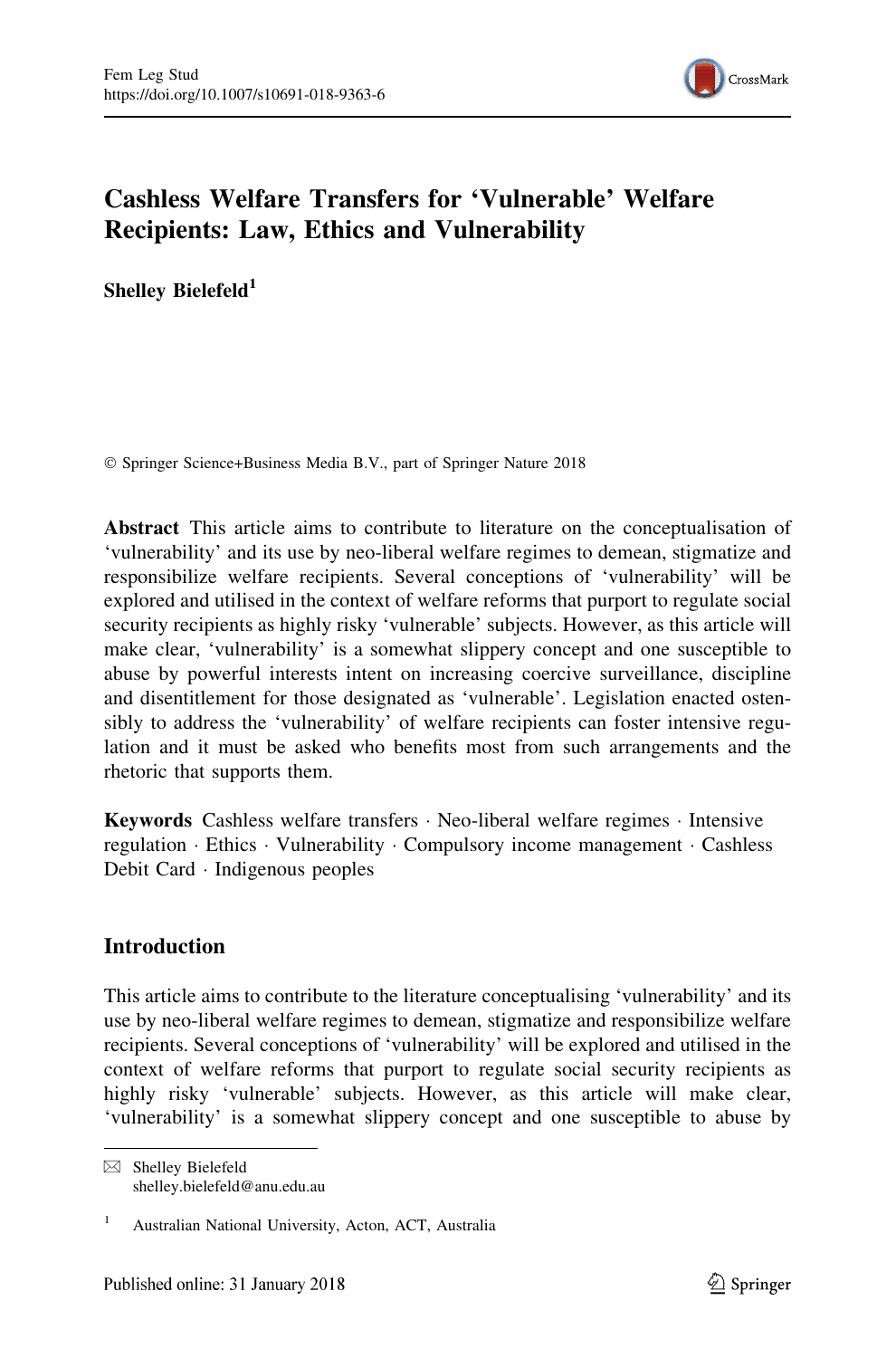powerful interests intent on increasing coercive surveillance, discipline and disentitlement for those designated as 'vulnerable'. Legislation enacted ostensibly to address the 'vulnerability' of welfare recipients can foster intensive regulation and it must be asked who benefits most from such arrangements and the rhetoric that supports them.

The phrase 'vulnerability' is increasingly used across a range of law and policy areas, for example, welfare reform and public health, yet there is concern about how this term can result in disempowerment for those to whom it is applied. As Fineman [\(2010](#page-21-0)–2011, 266) observes, ''use of the designation vulnerable to set aside some groups considered disadvantaged within the larger society often also results in their stigmatization''; a group described as a ''vulnerable population'' is frequently associated with ''victimhood, deprivation, dependency, or pathology''. Consequently, feminist scholars have elaborated an ''ethics of vulnerability'' with an emphasis on respecting and fostering autonomy, highlighting that concepts of vulnerability can be used in ways that perpetuate institutional harm, foster exclusion, deny autonomy, and constrain capacity (Mackenzie [2014,](#page-21-0) 33; Mackenzie et al. [2014,](#page-22-0) 6–7, 9; Butler et al. [2016](#page-20-0), 4–5; Munro and Scoular [2012,](#page-22-0) 189). This ethical framework will be used to analyse cashless welfare transfers for recipients defined by the Australian government as 'vulnerable' who are subject to coercive income management, which involves mandatory quarantining of a proportion of a person's welfare payments and placing prohibitions on what those funds can be used to purchase. This is implemented via cashless welfare cards that allow surveillance of welfare recipients in new ways, engaging multiple regulatory actors tasked with overseeing the behavior of the poor. Cashless welfare cards involve the ''electronic omniscient watchfulness'' of purchases made by welfare recipients (Lattas and Morris [2010,](#page-21-0) 83) alongside the watchful gaze of salespeople to ensure that no prohibited purchases are made with these cards. Sales data about goods purchased can also be captured and scrutinized (Bray et al. [2014](#page-20-0), ii). Thus the poor are subject to technologically enhanced panoptic oversight.<sup>1</sup>

Income management has proceeded in three waves, and the first wave originally targeted Indigenous welfare recipients as an element of Australia's 2007 Northern Territory Emergency Response (the 'Intervention').<sup>2</sup> It required 50% of a welfare recipient's regular payment to be income managed, with funds generally spent using a government issued BasicsCard. The scheme has been extended by several legislative amendments, $3$  resulting in a second wave of income management with specific categories, most of which automatically apply to welfare recipients residing

<sup>1</sup> Jeremy Bentham proposed that all institutions should be grounded in architecture called the ''panopticon'', to foster ''A new mode of obtaining power of mind over mind'' with continuous surveillance (Bentham [1995](#page-20-0), 31, 43–44). Whilst the panopticon proposed by Bentham was a physical structure, new technologies have made possible different types of architecture to enable the sort of constant surveillance he envisioned (Lattas and Morris [2010](#page-21-0), 82).

 $2$  Social Security and Other Legislation Amendment (Welfare Payment Reform) Act 2007 (Cth).

<sup>&</sup>lt;sup>3</sup> Social Security and Other Legislation Amendment (Welfare Reform and Reinstatement of Racial Discrimination Act) Act 2010 (Cth); Social Security Legislation Amendment Act 2012 (Cth); Social Services Legislation Amendment (No 2) Act 2015 (Cth).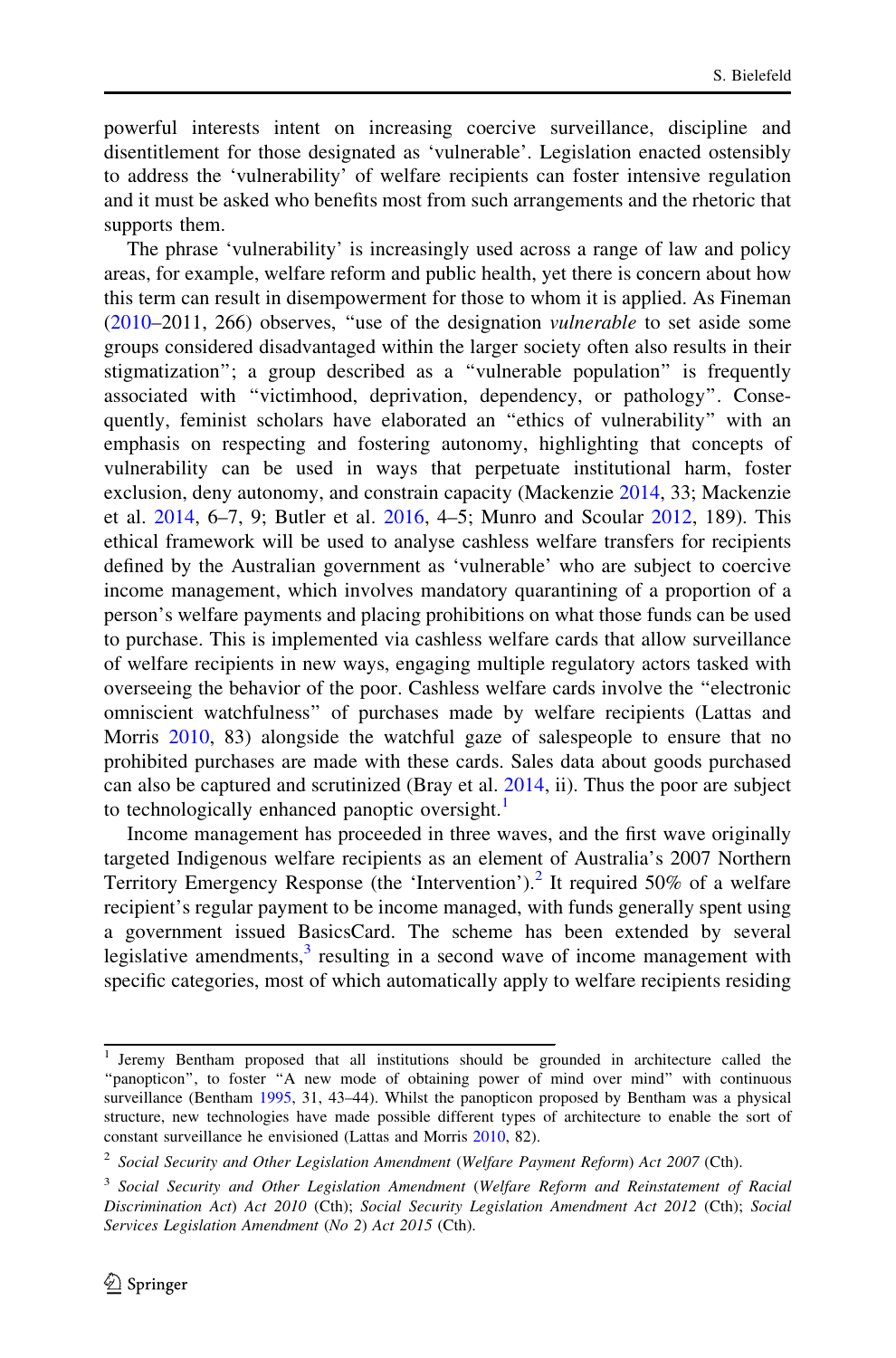in government targeted geographical locations.<sup>4</sup> These categories include 'disengaged youth', 'long-term' welfare recipients and 'child protection' income management. 'Vulnerable' welfare recipients are an income management category under the Social Security (Administration) Act 1999 (Cth) ss 123UCA and 123UGA. Under s 123UGA(8) people can request that their status as vulnerable welfare recipients be reconsidered or revoked. However, welfare recipients classed as 'vulnerable' are likely to be income managed indefinitely. Bray and colleagues [\(2012](#page-20-0), xx) explain that ''For these individuals the program is likely to effectively operate as a long term management tool, and not as an intervention that will build their capacity or change their behaviour.'' Ethical concerns therefore arise regarding long term denial of autonomy and capacity building for affected welfare recipients. They are at risk of being subject to a 'frozen in time' classification from which they can find it difficult to escape. The third wave of income management introduced the Cashless Welfare Card/Cashless Debit Card (CDC). Unlike earlier income management schemes operating with a government issued BasicsCard, the CDC involves a financial services provider Indue Ltd making a substantial profit from delivering this expensive program.

Income management via the BasicsCard prohibits expenditure of income managed funds on alcohol, tobacco, pornography and gambling products,  $5$  and the CDC prohibits expenditure on alcohol and gambling products.<sup>6</sup> These schemes have been broadly associated with these stigmatising prohibitions. Empirical research indicates that those subject to coercive income management are experiencing a range of negative outcomes yet to be addressed by law and policy makers. These include increased financial hardship, misrecognition of budgetary capacity, mental health problems, diminished well-being, restricted travel capacity, barriers to accessing housing and ongoing racial discrimination. These will be examined further, however, it is first necessary to conceptualise what is meant by 'vulnerability'.

# Conceptualising Vulnerability

Vulnerability is a concept capable of being strategically deployed to enact measures that undermine autonomy, rights and respect for those defined as 'vulnerable'. Instead of conceptualising vulnerability in a way that further entrenches disadvantage and disentitlement, there needs to be an ethical approach to vulnerability. This approach requires responses that avoid stereotyping, ''unwarranted paternalism'', coercion, exploitation, and domination (Mackenzie et al. [2014,](#page-22-0) 2, 13, 20). Such an approach requires that obligations to people with particular vulnerabilities be fulfilled in an ethical way, advancing autonomy wherever it is possible to do so (Mackenzie [2014,](#page-21-0) 33). In theorising her ''ethics of vulnerability'', Mackenzie ([2014,](#page-21-0) 33, 40) states that unless there is an ''overall aim of fostering autonomy and

<sup>4</sup> Social Security (Administration) Act 1999 (Cth) ss 123UA-123UGA.

<sup>5</sup> Social Security (Administration) Act 1999 (Cth) s 123TI.

 $6$  Social Security Legislation Amendment (Debit Card Trial) Act 2015 (Cth) s 124PM.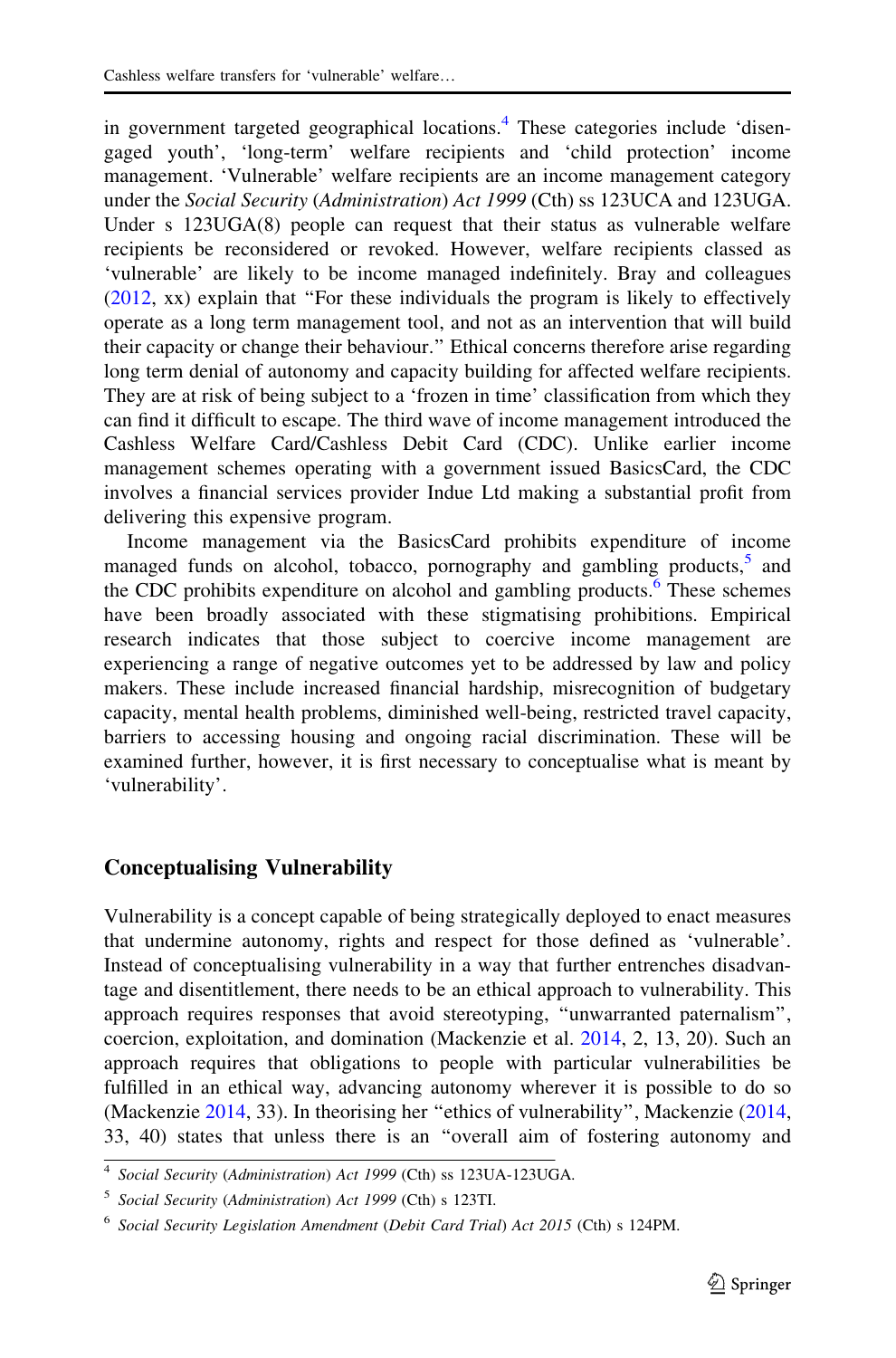promoting capabilities, then interventions to protect the vulnerable may at best be inadequate and at worst may compound vulnerability or create new forms of pathogenic vulnerability.'' This ethical approach to vulnerability offers an important analytical tool to interrogate how the term 'vulnerability' has been used in the income management context. Relational conceptions of autonomy are connected to this ethical approach to vulnerability, with autonomy seen as ''a capacity that exists only in the context of social relations that support it and only in conjunction with the internal sense of being autonomous'' (Nedelsky [1989,](#page-22-0) 25). Autonomy in this sense includes ''the ability to make choices by one's values'' (Lindsey [2016,](#page-21-0) 300). Societal institutions can structure social relations in ways that enhance or diminish personal autonomy, and in ways that either recognise or misrecognise capacities. Where institutional responses foster social relations that misrecognise capacities and thwart the exercise of autonomy based upon class prejudice this perpetuates social injustice (Mackenzie [2014](#page-21-0), 41–42). As will be made clear throughout the article, the compulsory income management schemes Australia has introduced are inconsistent with an ethical approach to vulnerability and they undermine relational autonomy.

An ethical approach to vulnerability requires an appreciation of different types and causes of vulnerability, understanding that each may necessitate a particular law and policy response. It also requires examination of whether measures purporting to alleviate vulnerability redress or reinforce imbalances of power. Rather than using 'vulnerability' as a simplistic concept that increases government power at the expense of dignity for those designated as 'vulnerable', adequate consideration must be given to meeting peoples' genuine needs (Mackenzie et al. [2014,](#page-22-0) 12; Thompson [2014,](#page-22-0) 171). This is especially important for individuals and groups who experience disproportionate precariousness, disadvantage and inequality (Mackenzie et al. [2014,](#page-22-0) 3).

There is considerable discursive power in framing a law as a necessary measure to redress 'vulnerability'. Although the term vulnerability has been understood in various ways, Jackie Scully ([2014,](#page-22-0) 219) states that ''the idea of vulnerability trails a host of predominantly toxic associations, which trigger some well-characterised (though considerably less well-understood) discriminatory social responses.'' Those characterised as vulnerable are often treated as though they are immature, weak, helpless, passive and ''unusually open to manipulation and exploitation'' (Scully [2014,](#page-22-0) 210). Categorisation as 'vulnerable' can therefore profoundly impact the lives of those so categorised, turning them into ''stigmatized subjects'' (Fineman [2008,](#page-21-0) 8). It is therefore important to be precise about what type of vulnerability a person or group is susceptible to experiencing. The term 'vulnerability' is often used in political discourse without particular actors distinguishing between different types of vulnerability. Yet ''many forms of vulnerability are caused or exacerbated by social and political structures" (Mackenzie [2014,](#page-21-0) 33); a classification of specific types of vulnerability is therefore important. Classification of particular types of vulnerability could enhance understanding of what specific types of services and supports might be genuinely needed for people facing a variety of challenges and those that might be more readily dispensed with. A deeper comprehension of vulnerability could therefore be productive in terms of efficiency as well as ensuring that people are not subject to systemic stigmatisation.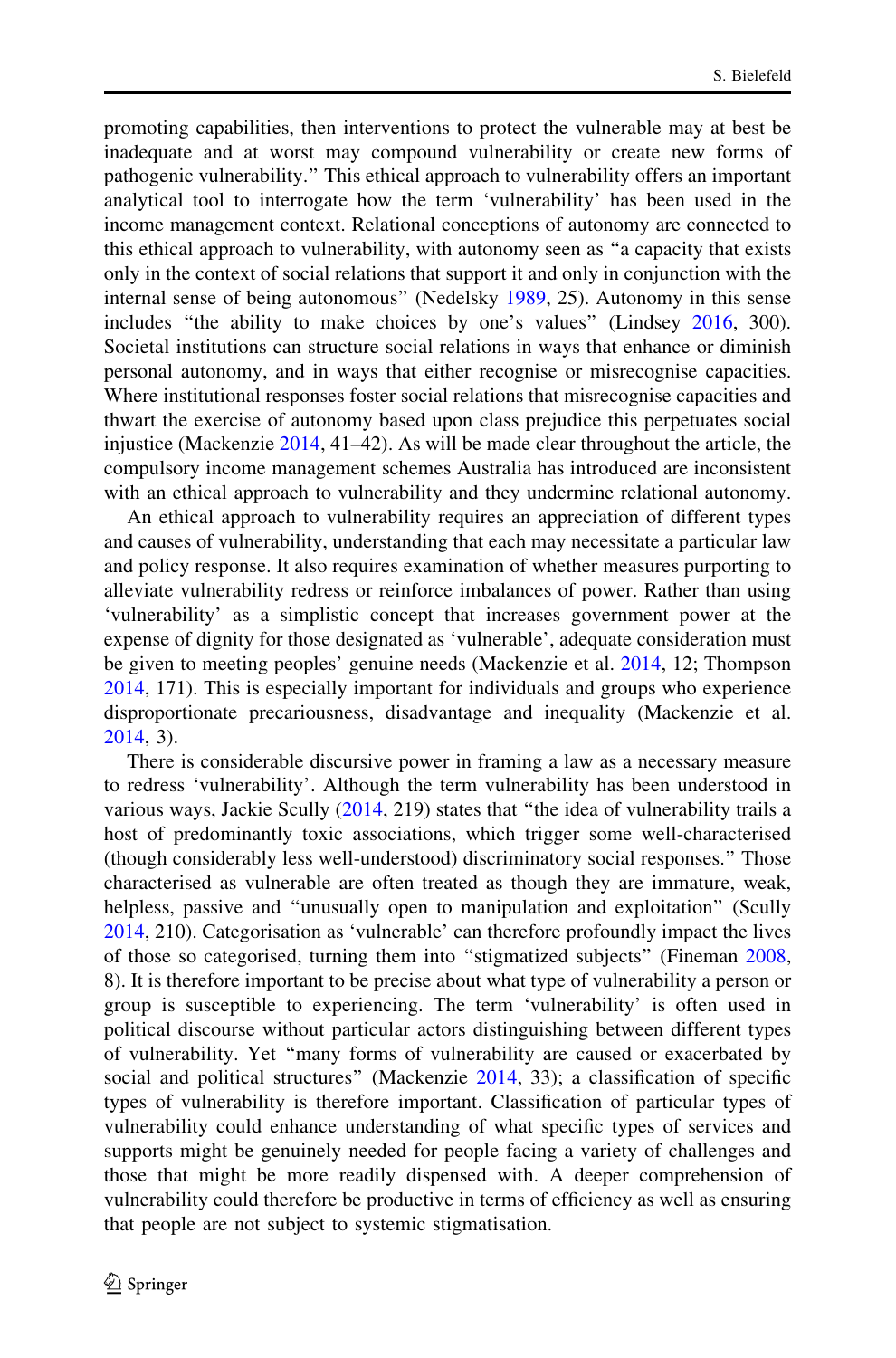All humans experience "Inherent vulnerability" (Mackenzie et al. [2014,](#page-22-0) 7; Fineman [2008](#page-21-0), 1). Mackenzie ([2014,](#page-21-0) 38) explains that "*Inherent* sources of vulnerability are intrinsic to the human condition'' arising ''from our embodiment, our inescapable human needs, and our inevitable dependence on others.'' This conception of vulnerability requires that humans adjust to the reality that all will experience some degree of vulnerability. The idea of an inherent vulnerability to which all humans are susceptible is distinct from "recent trends in social policy" to categorise particular people or groups of people as ''especially vulnerable'' (Mackenzie [2014](#page-21-0), 37) and then expose them to a range of interventions designed to diminish their autonomy, ostensibly for their own good.

Another form of vulnerability is situational. Mackenzie ([2014,](#page-21-0) 39) explains that ''Situational vulnerability is context specific and is caused or exacerbated by social, political, economic, or environmental factors; it may be short term, intermittent, or enduring.'' For instance, a person who is unemployed and without an independent source of income could be said to be experiencing situational vulnerability, that is, a situation where their lack of finances makes the person vulnerable to not having their essential needs met. This is vulnerability of an economic kind, and it can be redressed by providing sufficient material resources to persons in need. Politically supported poverty, such as that which occurs with below poverty line welfare payments, could also be seen as situational vulnerability, albeit one grounded in the attitudes of the political elite and their control over wealth.

Mackenzie ([2014,](#page-21-0) 39) also refers to "Pathogenic vulnerability". This type of vulnerability ''is a subset of situational vulnerability'' and it includes ''vulnerabilities arising from prejudice or abuse in interpersonal relationships and from social domination, oppression, or political violence'' (Mackenzie [2014](#page-21-0), 39). The "*pathogenic* vulnerability" (Mackenzie [2014,](#page-21-0) 39) concept is particularly constructive in the context of welfare reform debates where dominant political discourse demands harsh measures and increased surveillance of welfare recipients based upon prejudice as to their largely imagined budgetary incompetence. This concept is apt to describe how interventions intended ''to ameliorate inherent or situational vulnerability can have the paradoxical effect of increasing vulnerability'' (Mackenzie [2014](#page-21-0), 39). This is relevant for welfare recipients designated as 'vulnerable' who are subject to compulsory income management, many of whom have consequently experienced negative outcomes.

Welfare recipients experiencing compulsory income management due to their characterisation as 'vulnerable' by government are arguably also experiencing what Scully ([2014,](#page-22-0) 209) describes as "ascribed global vulnerability". Writing in the context of disability, Scully ([2014,](#page-22-0) 209) explains that there is a ''tendency on the part of the nondisabled to extrapolate a genuine vulnerability in one area of a disabled person's life (e.g., physical weakness, economic precariousness) to a globally increased vulnerability stretching over the entirety of that person's life.'' She elaborates [\(2014](#page-22-0), 209) that universalised vulnerability ''is analogous to the well-known "Does he take sugar?" syndrome, in which an impairment of one's ability (e.g., to walk) is assumed to extend to other abilities (e.g., to answer questions about how one likes one's tea).'' By analogy, advocates of compulsory income management have extrapolated genuine situational vulnerability in one area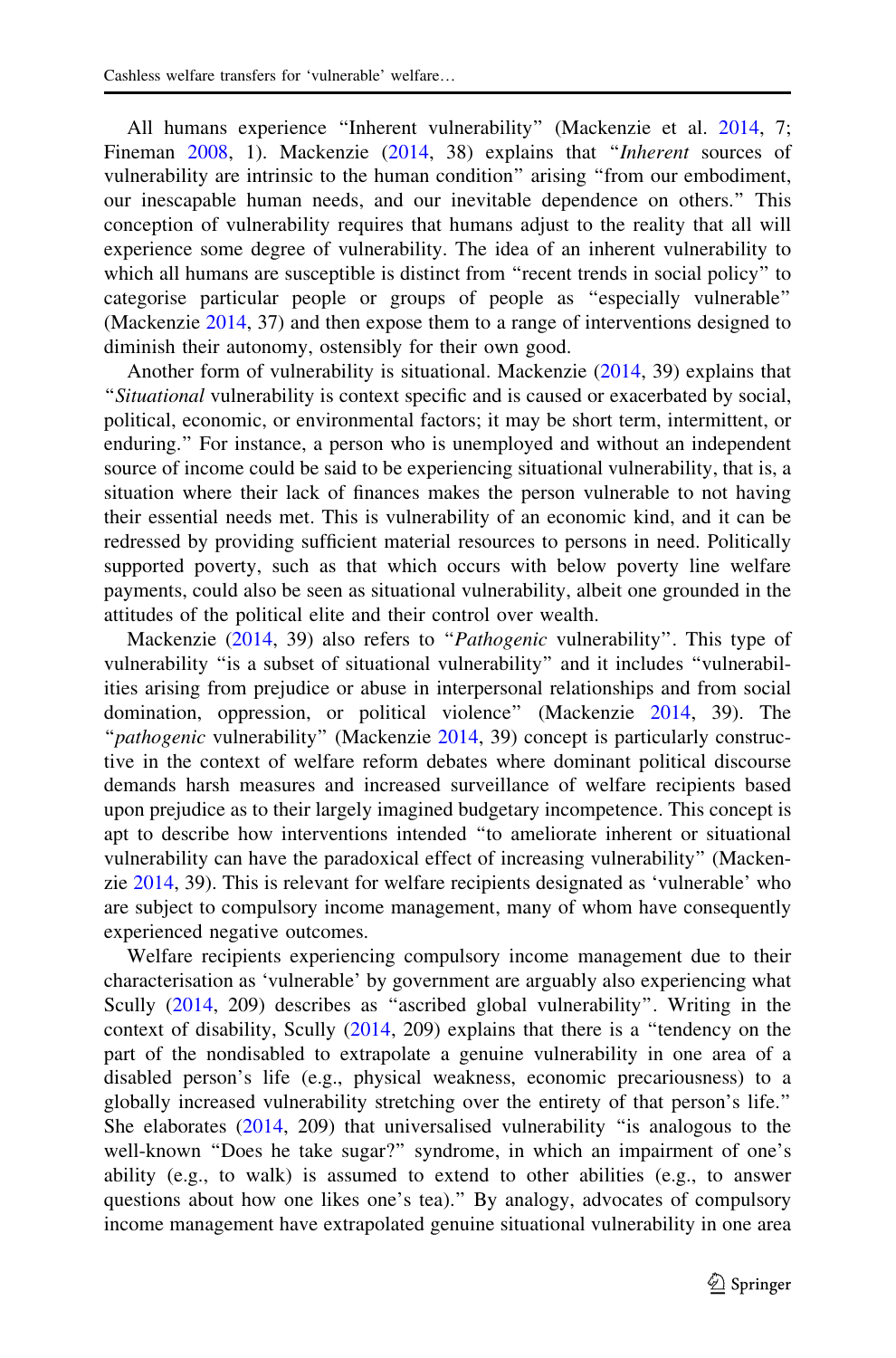of the lives of those who rely on welfare income—the need for financial resources to a universal vulnerability encompassing ''the entirety of that person's life'' (Scully [2014,](#page-22-0) 209), including their capacity to budget responsibly. This non sequitur is used for highly politicised purposes by a neoliberal government dedicated to intensifying welfare conditionality and further stigmatising recipients of social security.

Another form of vulnerability that income managed welfare recipients can experience is "temporal vulnerability", defined by Janna Thompson [\(2014](#page-22-0), 163) as ''the vulnerabilities that people possess in respect to their position in time and their relationship to preceding and succeeding generations.'' Compared to previous generations in the not so distant past, social security recipients now subject to various forms of compulsory income management experience diminished access to cash payments. This can produce a range of adverse consequences, as will be discussed further in the article.

#### Vulnerability and Cashless Social Security Payments: Three Waves

Australia has been experimenting with restrictions on access to cash for particular people in receipt of social security payments for some time. Whilst welfare payments have always been calculated to render minimal financial support, the government has introduced new disincentives to claiming social security, with intensified regulation of the poor via cashless welfare transfers. Vulnerability has featured heavily in parliamentary discourses rationalising these measures.<sup>7</sup> Cashless welfare cards have been introduced in what might be described as three waves. First, the introduction of compulsory income management under the Intervention, which was an overtly racially discriminatory measure only applied to Indigenous welfare recipients (Bielefeld [2012](#page-20-0), 534–535). This was a context in which vulnerability was expressly racialized. Second, the development of what the Australian government called ''new income management'' from 2010 which operates in the Northern Territory and trial areas in other jurisdictions. Areas outside the Northern Territory were selected on the basis of ''unemployment levels, youth unemployment, skills gaps, the numbers of people receiving welfare payments, and the length of time people have been on income support payments'' (Department of Social Services [2015;](#page-21-0) Bray et al. [2014](#page-20-0), 7). Third, the Cashless Welfare Card/Cashless Debit Card (CDC), triggered by the Forrest Review (Forrest [2014\)](#page-21-0), which at the time of writing operates in select trial areas in South Australia and Western Australia, but will be expanded to additional trial areas in 2018 (Department of Social Services [2016a\)](#page-21-0). The government states that these areas were selected on the basis that they had "high levels of welfare dependence" combined with drug and alcohol related social harm (Department of Social Services [2016a](#page-21-0)). Wave two and wave three continue to operate in the areas in which they were introduced.

<sup>7</sup> Commonwealth of Australia [\(2007](#page-20-0), 4, 6); Commonwealth of Australia [\(2009](#page-20-0), 12786); Commonwealth of Australia ([2015,](#page-20-0) 2); Statement of Compatibility of Human Rights [\(2015](#page-22-0), 3).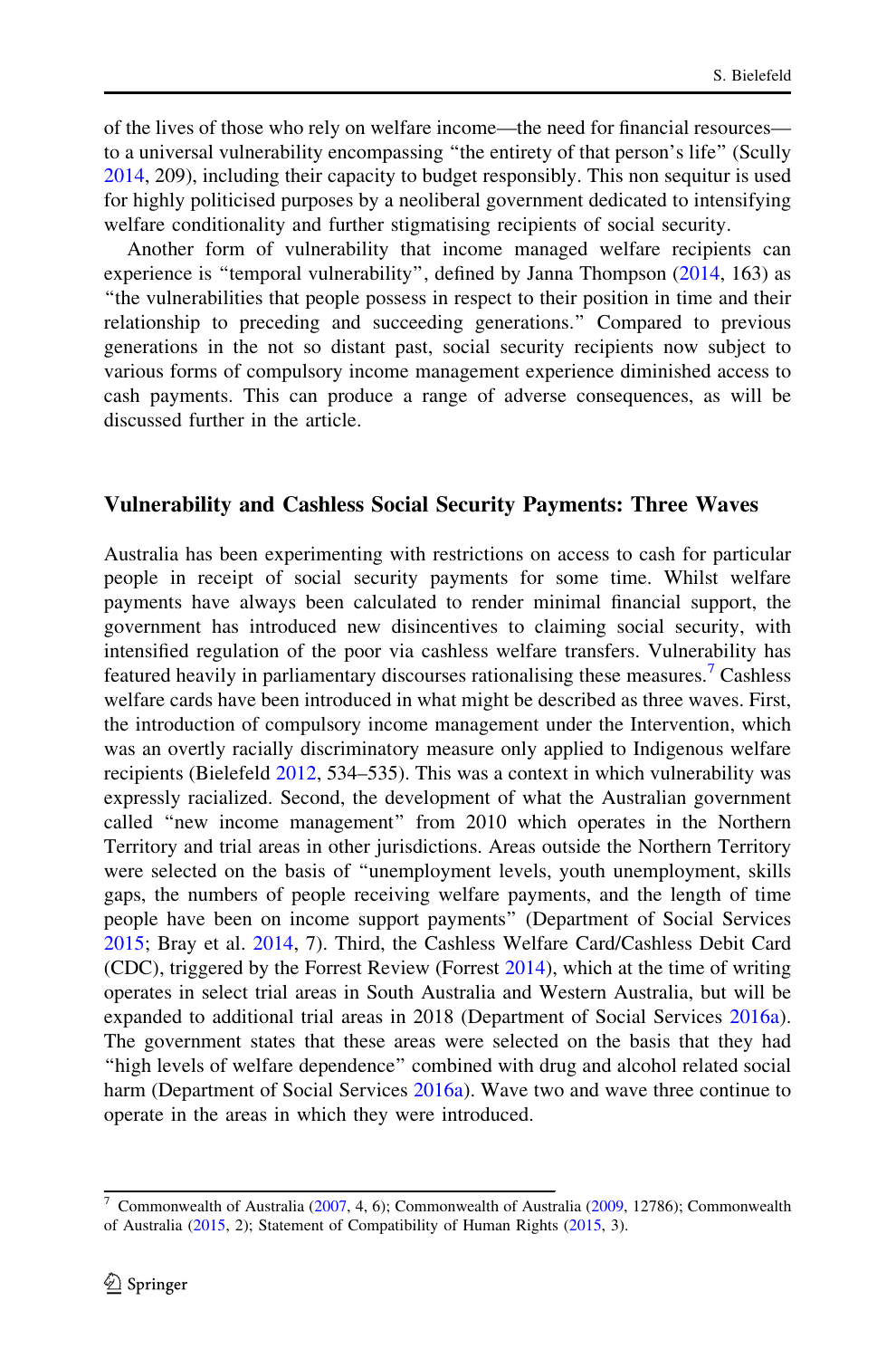#### The First Wave: The Intervention

The Intervention was triggered by the Ampe Akelyernemane Meke Mekarle: Little Children are Sacred report, which highlighted the problem of abuse of Indigenous children occurring in some remote Indigenous communities (Wild and Anderson [2007\)](#page-22-0). Children are often seen as ''exemplars of vulnerability'' (Mackenzie et al. [2014,](#page-22-0) 23) because they lack necessary resources to ensure their protection and secure their needs. Hence, vulnerability was conceptually significant in first wave of income management under the Intervention. In introducing the Social Security and Other Legislation Amendment (Welfare Payment Reform) Act 2007 (Cth) and accompanying Intervention legislation (then) Minister Malcolm Brough referred to the vulnerability of Indigenous peoples living in the targeted areas numerous times (Commonwealth of Australia [2007,](#page-20-0) 4, 6, 13). Whilst the people living in Indigenous communities were characterised as vulnerable, particularly children, the Indigenous communities targeted were also described as ''vulnerable places'' (Commonwealth of Australia [2007,](#page-20-0) 13). Vulnerability was therefore declared by virtue of a person's residence in a particular geographical location. The communities were described by Brough as places where ''Normal community standards, social norms and parenting behaviours have broken down'' with ''too many … trapped in an intergenerational cycle of dependency'' (Commonwealth of Australia [2007](#page-20-0), 6). It was said that the compulsory income management reforms would ''help to stem the flow of cash going towards substance abuse and gambling and ensure that funds meant to be for children's welfare are used for that purpose'' (Commonwealth of Australia [2007,](#page-20-0) 6). The government introduced cashless welfare cards with personal identification numbers (the BasicsCard) for welfare recipients to spend income managed funds. The BasicsCard requires welfare recipients to spend income managed funds at government licenced retailers on legislatively defined priority needs.<sup>8</sup> This considerably limits consumer choice in regard to everyday items because not all merchants will accept the BasicsCard (Bray et al. [2014,](#page-20-0) 136–137). The income management measure only applied to Indigenous welfare recipients and was overtly racially discriminatory, suspending the *Racial Discrimination Act 1975* (Cth).<sup>9</sup> This was criticised by the Committee on the Elimination of Racial Discrimination (CERD) [\(2010](#page-20-0), 4). No consultation with affected communities took place before the Intervention measures were introduced to see whether people were opposed to or in favour of mandatory cashless welfare.

#### The Second Wave: New Income Management

In 2010 the second wave of income management commenced, with continued use of the BasicsCard. In introducing the Social Security and Other Legislation Amendment (Welfare Reform and Reinstatement of Racial Discrimination Act) Act 2010 (Cth) the government was responding in part to CERD's criticism. By virtue of this

<sup>8</sup> Social Security (Administration) Act 1999 (Cth) s 123TH.

<sup>9</sup> Social Security and Other Legislation Amendment (Welfare Payment Reform) Act 2007 (Cth) ss 4(3) and 6(3).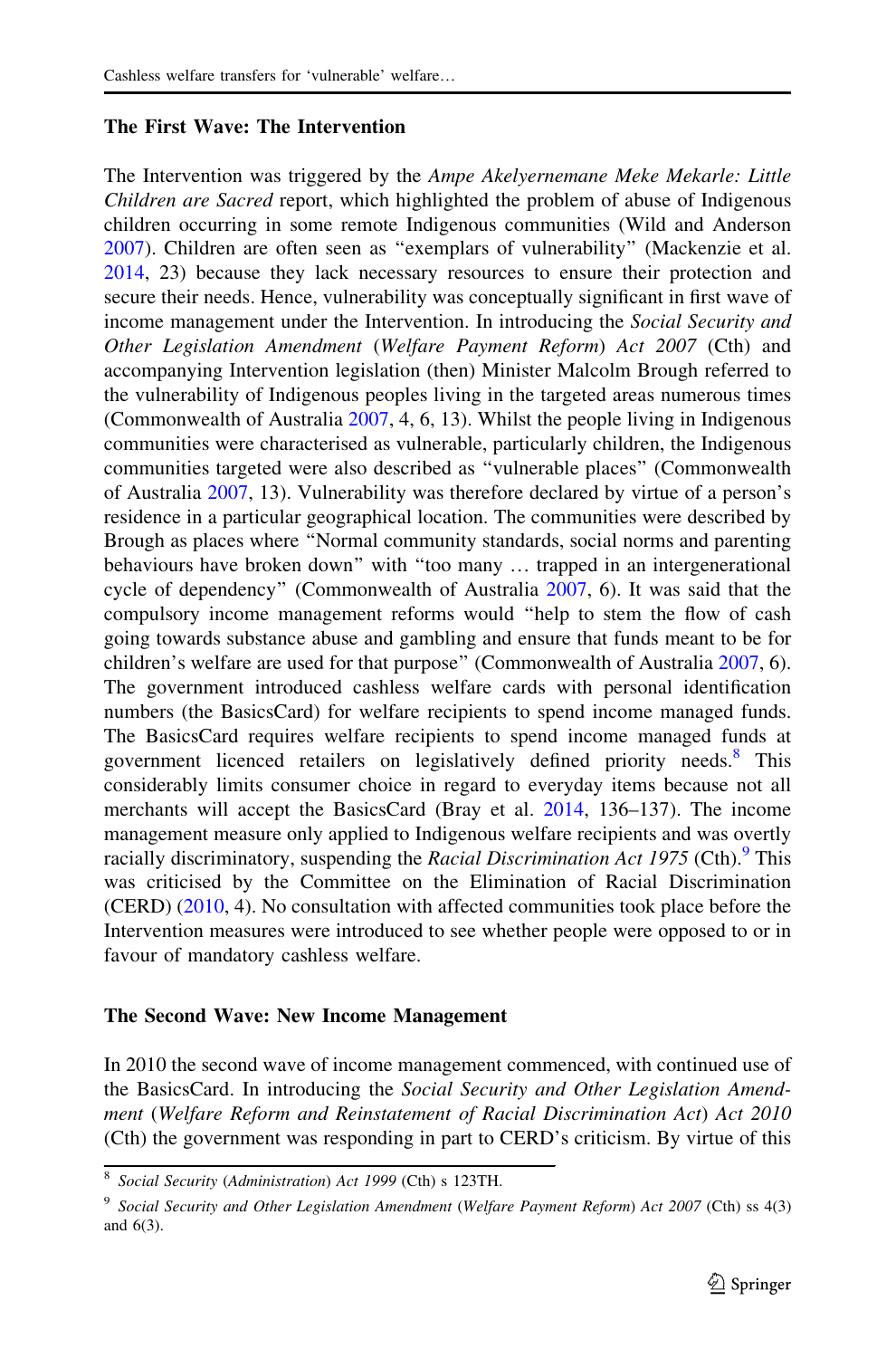legislation the government ensured that ''new income management'' measures would also apply to some non-Indigenous welfare recipients (Commonwealth of Australia [2009,](#page-20-0) 12783, 12786). However, Indigenous welfare recipients remain disproportionately represented in new income management categories; and as of 25 March 2016 comprised 79% of 26,508 welfare recipients nationwide subjected to the scheme (Department of Social Services [2016b\)](#page-21-0). Limited and inadequate consultation with affected Indigenous communities took place before the 2010 new income management measures were introduced. Vivian [\(2010](#page-22-0), 62) indicates that this consultation process ''did not provide a genuine opportunity for Indigenous communities to influence decision-making.'' They were never given the choice as to whether income management would continue or cease, rather, the consultations proceeded on the basis that income management would be ongoing. This shows how the government's depiction of 'vulnerability' and inability to regulate oneself can undermine Indigenous claims to self-determination (Bielefeld [2014b](#page-20-0), 311). Those portrayed as 'vulnerable' are only presented with curtailed choices in government consultation processes and their views readily dismissed by government who are convinced that they know best what the 'vulnerable' need.

The 2010 legislation introduced several problematic compulsory income management categories, one of which is 'vulnerable' income management.<sup>10</sup> In describing this category, (then) Minister Jennifer Macklin stated that it would apply to ''people assessed by Centrelink social workers as requiring income management due to vulnerability as a result of financial crisis, domestic violence or economic abuse" (Commonwealth of Australia  $2009$ ,  $12786$ ).<sup>11</sup> This obviously has gendered implications, as the vast majority of those experiencing domestic violence are women; and those subject to income management are disproportionately Indigenous women ''who experience racialised and gendered essentialism in government proclamations about their vulnerability, passivity, dependency, and/or deficiency'' (Bielefeld [2016](#page-20-0), 853). Subjecting people who experience domestic violence to coercive income management may be re-traumatising, ''exchanging one controlling disempowering experience for another" (Bielefeld [2012,](#page-20-0) 547). It can also leave women without access to cash needed to escape from violent situations. Importantly, the Australian Law Reform Commission ([2011,](#page-20-0) 260, 268) has recommended that no person experiencing domestic violence be subject to compulsory forms of income management because it ''runs counter to … selfagency''.

The vulnerable income management category has since been expanded in particular geographical locations to automatically include young people needing financial support who are unable to live with their families and young people recently released from incarceration.<sup>12</sup> This has led to a substantial increase in

 $10$  The Social Security and Other Legislation Amendment (Welfare Reform and Reinstatement of Racial Discrimination Act) Act 2010 (Cth) schedule 2 part 2 ss 36 and 37 introduced into the Social Security (Administration) Act 1999 (Cth) ss 123UCA and 123UGA respectively.

<sup>&</sup>lt;sup>11</sup> Centrelink is the Australian government agency that has long had responsibility for making social security payments.

<sup>&</sup>lt;sup>12</sup> The Social Security (Administration) (Vulnerable Welfare Payment Recipient) Principles 2013, under principle 8(1), made pursuant to s 123UGA(2) of the Social Security (Administration) Act 1999 (Cth).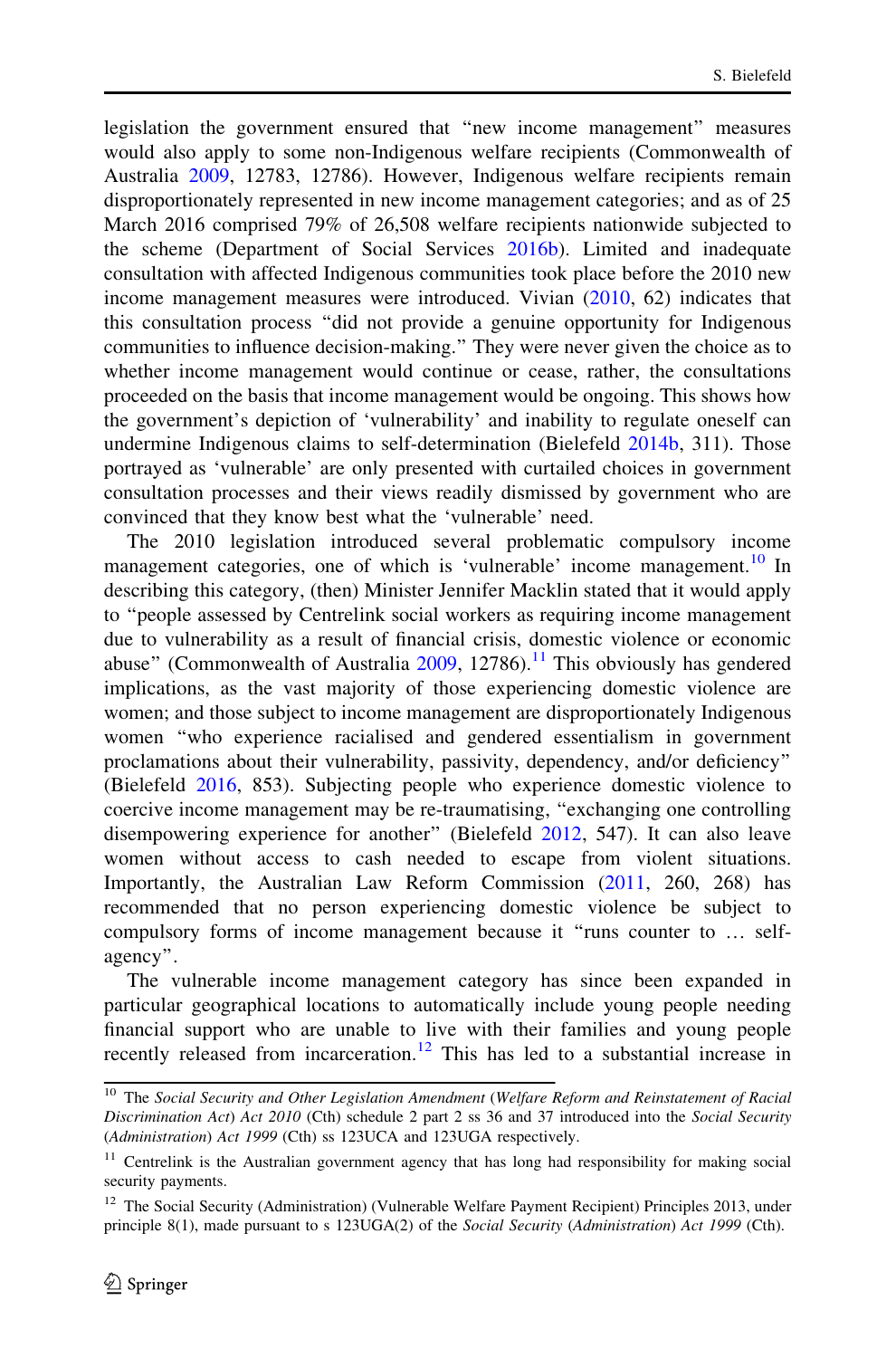'vulnerable' welfare recipients nationwide (Department of Social Services [2016b\)](#page-21-0). 'Vulnerable' income management recipients cannot obtain an exemption from the scheme, but ''can only request that their situation be reconsidered or that the determination of 'vulnerable' status be revoked'' (Bielefeld [2014a,](#page-20-0) 698).

By contrast, an exemption from income management may be possible for welfare recipients who fall into the ''disengaged youth'' or ''long-term'' welfare recipient categories.<sup>13</sup> However, the concept of 'vulnerability' is significant in terms of whether such an exemption will be granted—as the person must be able to demonstrate that they have experienced ''no indications of financial vulnerability'' within the preceding  $12$  months.<sup>14</sup> The criteria upon which these decisions should be made are complex; and the Commonwealth Ombudsman has criticised the lack of procedural fairness in these processes, including decisions being made about the 'vulnerability' of welfare recipients that were not supported by evidence (Bielefeld [2014a](#page-20-0), 701–706).<sup>15</sup>

In addition to the specific category of 'vulnerable' income management introduced in 2010 and the way that the concept of 'vulnerability' operates in the context of income management exemptions, subsequent amendments to income management legislation have emphasised the 'vulnerability' of every person subject to new income management. For example, the Explanatory Memorandum ([2011,](#page-21-0) 2) for the Social Security Legislation Amendment Act 2012 (Cth), which extends the income management scheme, states:

The income management regime … operates as a tool to support vulnerable individuals and families. It provides a tool to stabilise people's circumstances by limiting expenditure of income support payments on excluded items, including alcohol, tobacco, pornography, gambling goods and activities.

#### The Third Wave: Cashless Debit Card (CDC)/Cashless Welfare Card

In 2016, a third wave of income management commenced in select trial sites: Ceduna, Kununurra and Wyndham (Department of Social Services [2016a\)](#page-21-0). These are communities with large numbers of Indigenous peoples. In Ceduna 565 of the 752 people subject to the Cashless Debit Card identify as Indigenous, and in Kununurra and Wyndham Indigenous people comprise 984 of the 1199 on the card (Aboriginal and Torres Strait Islander Social Justice Commissioner [2016](#page-20-0), 91–92).

Consultations with some members of affected communities took place before the cashless welfare card measures were implemented via the Social Security Legislation Amendment (Debit Card Trial) Act 2015 (Cth) (the 'DCT Act'). However, the extent to which those who were to be subject to the card were

<sup>&</sup>lt;sup>13</sup> Section 123UCB of the Social Security (Administration) Act 1999 (Cth) applies income management to those defined as 'disengaged youth'. Section 123UCC subjects those who are deemed to be 'long-term welfare recipients' to income management. People who fall within either of these groups can seek an exemption if they are eligible under ss 123UGC or 123UGD.

<sup>&</sup>lt;sup>14</sup> Social Security (Administration) Act 1999 (Cth) s 123UGD(1)(d).

<sup>&</sup>lt;sup>15</sup> The Commonwealth Ombudsman has power to investigate the administrative operations of government agencies pursuant to the Ombudsman Act 1976 (Cth).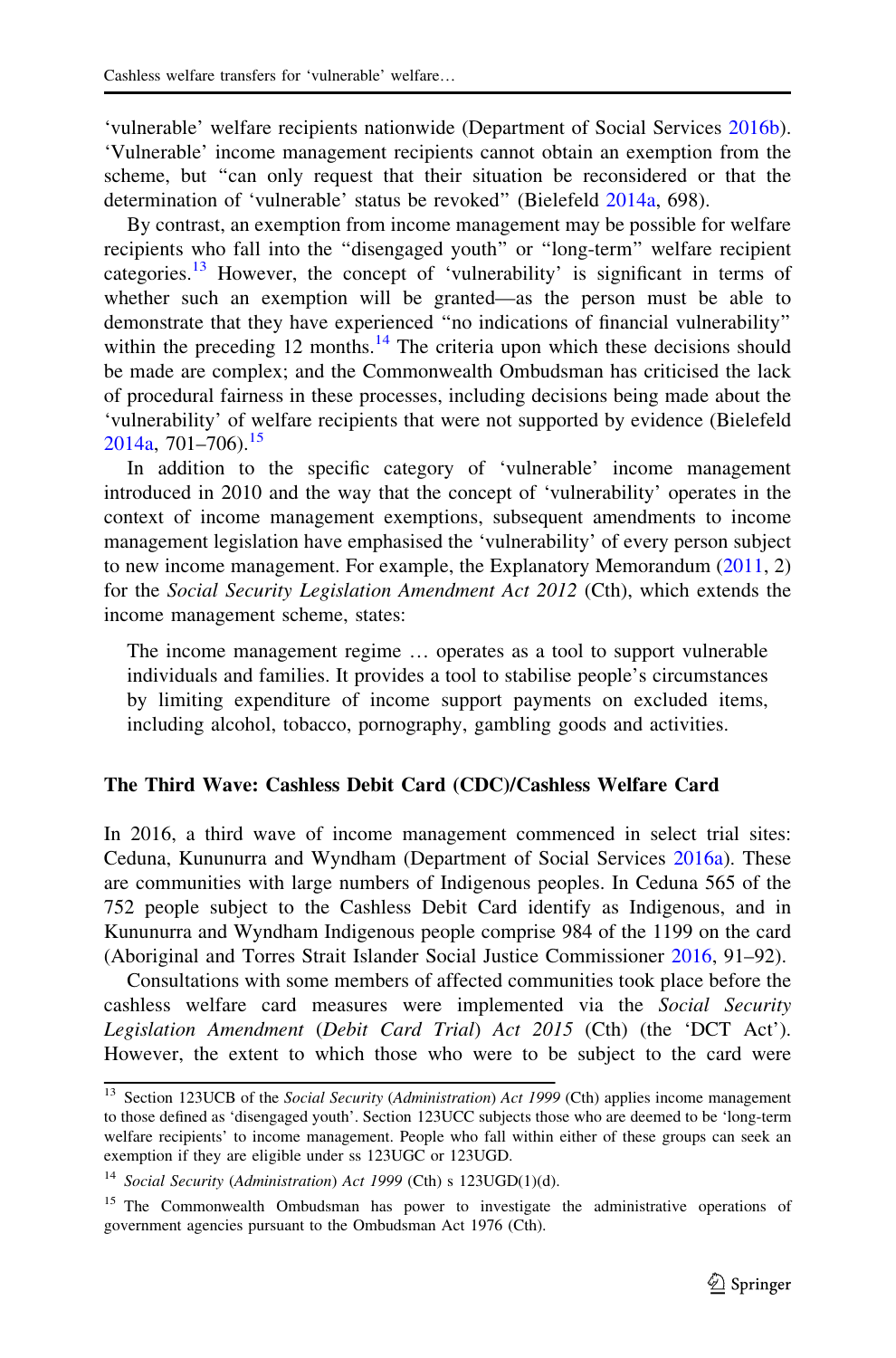consulted is unclear and concerns have been expressed by the National Welfare Rights Network and the Aboriginal and Torres Strait Islander Social Justice Commissioner that consultations were inadequate (National Welfare Rights Network [2015,](#page-22-0) 5–6, 14; Aboriginal and Torres Strait Islander Social Justice Commissioner [2016,](#page-20-0) 93–94).

This form of income management has a different card issued by a financial service provider, Indue Ltd, and welfare recipients generally have 80% of their social security payment restricted,  $16$  although they can apply to a community panel to have their restricted portion reduced at its discretion.<sup>17</sup> The government's intention was that the CDC would be widely accepted and used to purchase all goods and services apart from the prohibited expenditure items of alcohol and gambling products (Commonwealth of Australia [2015](#page-20-0), 3). However, there are a range of necessary purchases that have been prohibited in practice that were meant to be permitted expenditure via the card—and this has caused considerable problems for those forced on the card (Department of Social Services [2017](#page-21-0), 2, 36, 42–43). For example, some people have had difficulty paying rent to private landlords who only accept cash payments and some have been stranded without petrol in locations where service stations did not accept the CDC (Department of Social Services [2017,](#page-21-0) 43, 70).

The language of vulnerability interlinked with substance abuse has featured heavily in the introduction of the CDC. In the second reading speech introducing the DCT Act, Minister for Human Services Alan Tudge stated that ''The cashless debit card is an important recommendation in the Forrest Review report, Creating Parity, as a means of reducing the social harm caused by welfare-fuelled alcohol, gambling and drug abuse" (Commonwealth of Australia  $2015$ , 2).<sup>18</sup> In the Statement of Compatibility with Human Rights accompanying the DCT Act, the government stated that affected welfare recipients on the card:

will be able to spend their restricted funds on any goods or services except alcohol, gambling and illegal drugs as a result of having less access to discretionary cash. This limitation is to ensure that vulnerable people are protected from abuse of these substances, and associated harm and violence (Statement of Compatibility of Human Rights [2015,](#page-22-0) 3).

This statement inappropriately represents substance abuse as a class problem, yet every socio-economic class contains people who struggle with addiction (Australian Institute of Health and Welfare  $2016$ , 64,  $102-103$ ).<sup>19</sup> The statement also

<sup>&</sup>lt;sup>16</sup> Social Security Legislation Amendment (Debit Card Trial) Act 2015 (Cth) s 124PJ.

<sup>&</sup>lt;sup>17</sup> Social Security Legislation Amendment (Debit Card Trial) Act 2015 (Cth) ss 124 PB, 124PK.

<sup>&</sup>lt;sup>18</sup> Referring to Forrest [2014](#page-21-0).

<sup>&</sup>lt;sup>19</sup> For instance, in the National Drug Strategy Household Survey 2016 the Australian Institute of Health and Welfare report that ''recent cocaine use was highest among those who were employed (3.8%) and lived in Major cities (3.2%) or high socioeconomic areas (3.3% and 4.0% in the highest and second highest socioeconomic areas, respectively)" (Australian Institute of Health and Welfare [2016](#page-20-0), 64). For this report ''the 20% of areas with the greatest overall level of disadvantage is described as the 'lowest socioeconomic area'. The 20% of areas with the greatest level of advantage—the top fifth—is described as the 'highest socioeconomic area''' (Australian Institute of Health and Welfare [2016,](#page-20-0) 101).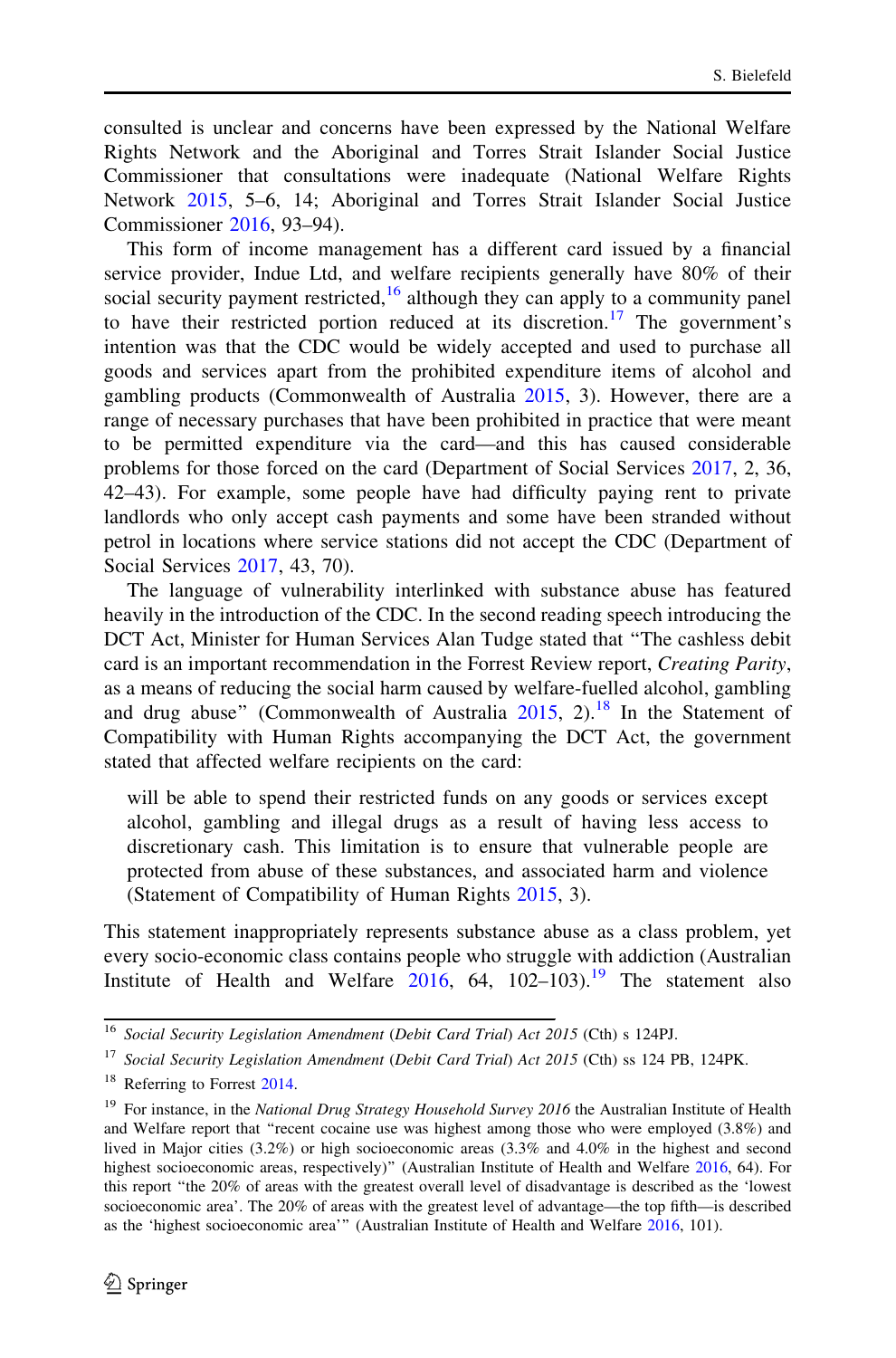erroneously represents coercive welfare cards as effective measures to address substance abuse issues. An early CDC report indicates that there are a variety of circumvention behaviours that people engage into access cash (Department of Social Services [2017](#page-21-0), 34–35, 103). These circumvention strategies suggest that those who struggle with addictions can find ways around CDC restrictions.

The CDC is not confined to people with addictions, but targets all social security recipients in the trial areas who receive a broadly defined ''trigger payment'', this covers most social security payments except for "a mature age allowance".<sup>20</sup> This reflects a return to an approach to vulnerability where it is presumed to be present due to a person's residence in a particular geographical location. This revisits a key aspect of the Intervention logic in the Northern Territory, that of ''vulnerable'' people in ''vulnerable places'' (Commonwealth of Australia [2007](#page-20-0), 6, 13). Yet the people and places targeted as 'vulnerable' remain disproportionately Indigenous. This renders contentious the government's 2015 claim that the CDC would not be a racially discriminatory measure (Statement of Compatibility of Human Rights [2015,](#page-22-0) 3). There are concerns that this measure involves indirect racial discrimination (Aboriginal and Torres Strait Islander Social Justice Commissioner [2016,](#page-20-0) 89). Article 1 of the International Convention on the Elimination of All Forms of Racial Discrimination affirms that measures that are racially discriminatory in ''effect'' still constitute racial discrimination regardless of the government's expressed intentions not to discriminate.

# Vulnerable Welfare Recipients Under New Income Management: A Critical Analysis of the Final Evaluation Report of Income Management in the Northern Territory

Whilst empirical data on the first wave of income management is minimal, $^{21}$  and at the time of writing, evaluation of the third wave has not yet been finalised, there is a substantial empirical data set on the second wave of income management. This part will analyse empirical evidence on the second wave of income management that specifically relates to vulnerable income management. There has been a comprehensive government commissioned evaluation of the operation of new income management in the Northern Territory (Bray et al. [2012](#page-20-0), [2014](#page-20-0)), the jurisdiction with by far the largest number of income managed welfare recipients—21,002 as of 31 August 2016 with eighty-seven per cent of these identifying as Indigenous (Department of Social Services [2016c](#page-21-0)). The evaluation employed qualitative and quantitative methods, and produced two reports. Whilst both evaluation reports provide constructive information about the various income management categories,

 $^{20}$  Social Security Legislation Amendment (Debit Card Trial) Act 2015 (Cth) s 124PD.

<sup>&</sup>lt;sup>21</sup> There were some early reports that examined income management in the context of other Intervention measures noting adverse effects, for example, Australian Indigenous Doctors' Association and Centre for Health Equity Training, Research and Evaluation, University of New South Wales, *Health Impact* Assessment of the Northern Territory Emergency Response [\(2010](#page-20-0)) 22–23; and suggesting that it should be voluntary rather than universal, for instance, Peter Yu, Marcia Ella Duncan, Bill Gray, Northern Territory Emergency Response: Report of the NTER Review Board ([2008](#page-22-0)) 10.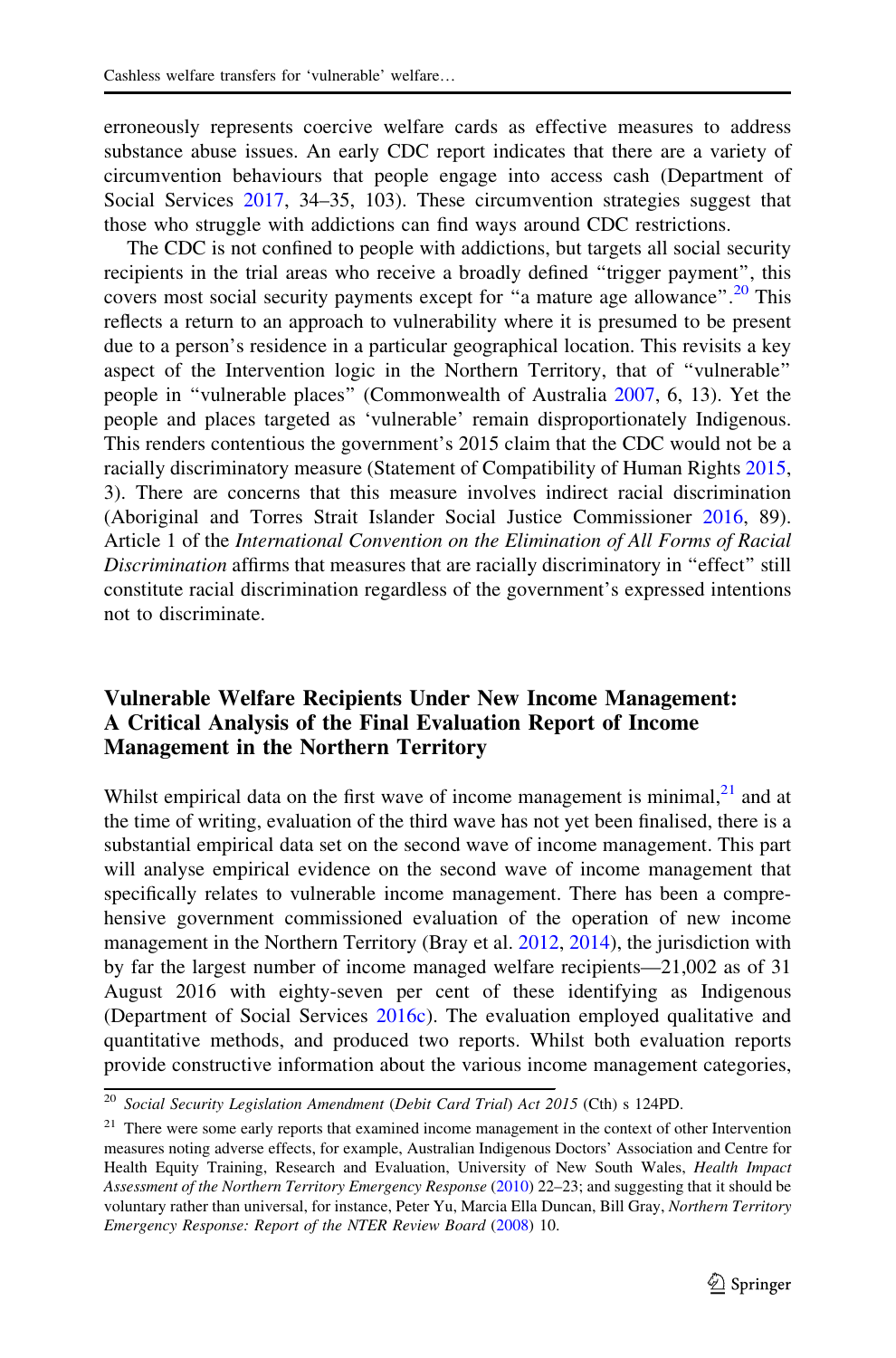the 2014 report indicates that there can be unintended consequences for those subject to the vulnerable income management measure. This part of the article will focus principally on the problems raised in this evaluation about vulnerable income management.

Some of those defined by government as 'vulnerable' welfare recipients have either contested the label imposed upon them, queried the negative assessment of their budgetary capacity or indicated that any vulnerability they experience has been exacerbated as a consequence of compulsory income management. For example, qualitative interviews reveal that being subject to income management resulted in ''Increased financial hardship'' that ''was often accompanied by an increase in emotional distress, with half the group reporting that income management directly impacted on their emotional wellbeing'' (Bray et al. [2014,](#page-20-0) 199). A poignant case in point, one Indigenous woman subject to vulnerable income management stated: ''It makes life a lot harder actually. I was already suffering from depression and that just made it worse'' (Bray et al. [2014](#page-20-0), 199).

The 2014 report highlighted that the compulsory income management categorisation was contested by the majority of people in qualitative interviews who considered that they have adequate budgetary skills and that being on the program is of no benefit to them (Bray et al. [2014,](#page-20-0) 199). An example of this is seen in the following comment by an Indigenous woman subject to vulnerable income management:

I know how to handle my money. I have a degree in business management and I'm a qualified hairdresser who has managed salons. I know what I need to do and I was doing fine before the incident. I had some problems after that but I don't understand why I have to have my money managed and I don't know why I can't get off it (Bray et al. [2014](#page-20-0), 199).

This statement provides a powerful counter narrative to that of government. This woman engages in resistance by "trashing the script" (Unger [2004,](#page-22-0) 319) of vulnerability imposed by the government as she seeks to regain autonomy and agency in relation to her financial decisions. Her words highlight how vulnerable income management can result in misrecognition of actual budgetary capacity. Her statement reveals how ''labeling particular subgroups or populations as vulnerable … can lead to discrimination, stereotyping, and unwarranted and unjust paternalistic responses'' (Mackenzie et al. [2014,](#page-22-0) 6). This has significant autonomy and reputation costs for affected welfare recipients, costs that operate with racialised and gendered dimensions (Bielefeld [2016,](#page-20-0) 849–877). These costs could in turn make it more difficult for those affected to move into paid employment, and thereby achieve one of the government's proclaimed aims.

For some people, being placed on vulnerable income management has meant that they were unable to autonomously pay their bills, and this was seen by affected welfare recipients as undesirable (Bray et al. [2014](#page-20-0), 201). By way of illustration, an Indigenous woman subject to vulnerable income management explained: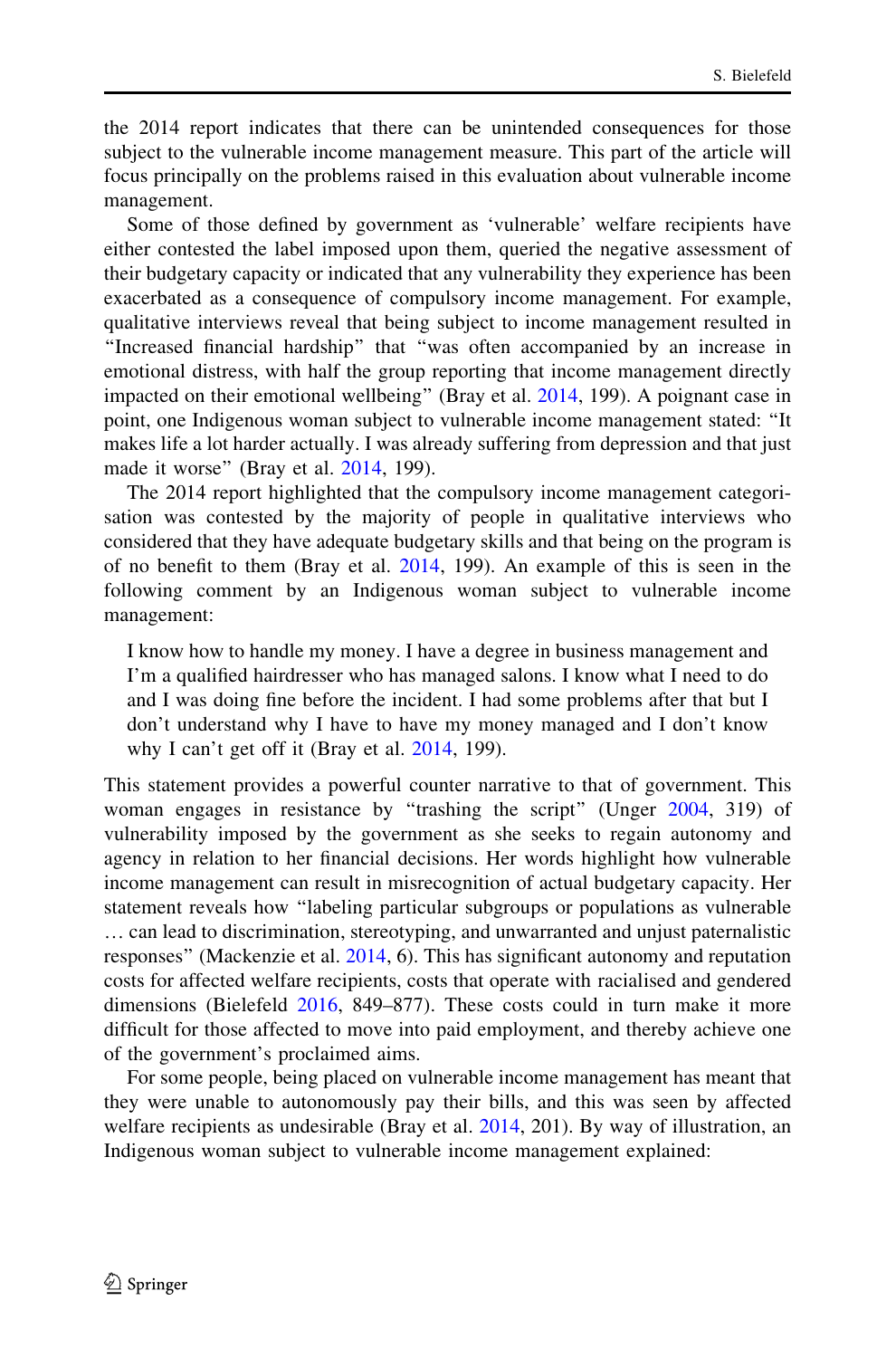Electricity and certain basics – you can't pay your bills with it. I feel like a kid not being able to pay my power bill with BasicsCard and need to call Centrelink to ask them to transfer my money for me (Bray et al. [2014](#page-20-0), 201).

This shows the tendency of vulnerable income management to infantilise adults. Yet a need for financial assistance in the form of government income support should not be reductively equated with a return to childhood capacities.

Income management has also been problematic for some people in terms of paying rent (Equality Rights Alliance [2011,](#page-21-0) 19; Commonwealth Ombudsman [2013,](#page-21-0) 44–45; Bray et al. [2014,](#page-20-0) 198). There have been ''difficulties faced in covering the cost of private rental when not all landlords are able or willing to accept income managed funds'' (Bray et al. [2014,](#page-20-0) 198). This is a significant problem in areas like the Northern Territory where rent is very expensive and can constitute a large percentage of a person's social security payment. As one Indigenous woman subject to vulnerable income management explains:

I pay \$500 a week in rent here, and I pay that straight to my landlord. I have to share with my ex-partner. It's the only way I can keep up with the bills. But rent is so expensive. There are a lot of people who can handle their money that shouldn't be on it (Bray et al. [2014](#page-20-0), 198).

Yet rather than regulate the inflated costs of the housing market, the Australia government has opted to intensively regulate welfare recipients struggling to survive in that market via income management. This has had dire consequences for some. For instance, an Indigenous woman subject to vulnerable income management attributes her experience of homelessness to being placed on the BasicsCard: ''I was forced on this three years ago. I'm on disability [support pension] and it has caused me a lot of problems. I was homeless for some time because I was on the BasicsCard and income management'' (Bray et al. [2014](#page-20-0), 272). As indicated previously, private landlords will not always participate in cashless welfare card schemes via either the BasicsCard or the CDC. This can create problems for people subject to cashless welfare cards with limited access to cash.

It has also been made more difficult at times for people to access medicine through a chemist if they have to pay with a BasicsCard. One Indigenous woman subject to vulnerable income management explained: ''I have had [a] chemist refuse BasicsCard which caused problems with me accessing my medication'' (Bray et al. [2014,](#page-20-0) 201). This is a serious issue and it has not been addressed by law and policy makers responsible for constructing the income management scheme. If a person in need of medication cannot access it due to chemists not taking the BasicsCard and their health consequently deteriorates then this meets the criterion of ''pathogenic vulnerability''—as an intervention rooted in class based prejudice and oppression that in fact increases vulnerability (Mackenzie [2014,](#page-21-0) 39, 46). Another person reported that using a BasicsCard at a chemist they frequented cost additional money because of a merchant imposed minimum spend requirement (Bray et al. [2014,](#page-20-0) 136). This too can have a large impact on those struggling to exist on low incomes. Another health related problem is that some health services cannot be paid for by the BasicsCard. For instance, one parent stated ''my son has infantile spasms and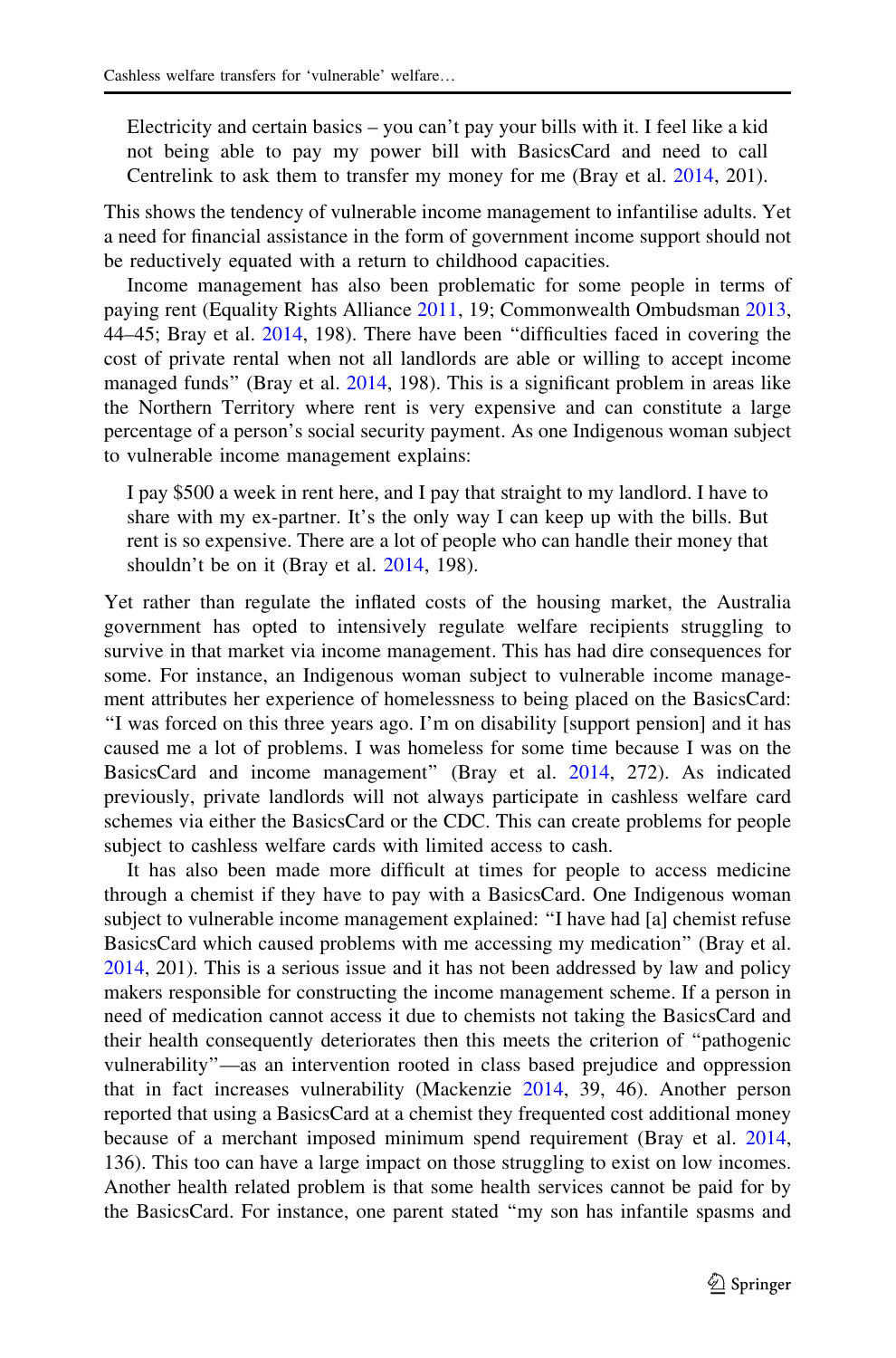needs special therapy that can't be paid for on BasicsCard'' (Bray et al. [2014](#page-20-0), 137). In such circumstances vulnerability is exacerbated rather than remedied by the government's compulsory income management measure. Categorisation as 'vulnerable' can therefore induce the effects of vulnerability that income management advocates claim to be remedying via the BasicsCard.

Some subject to income management have also found their travel capacity negatively affected as a consequence of the scheme. There are a range of travel associated costs rendered more expensive or indeed impossible because of income management. For example, some people have been unable to spend their income managed funds at less expensive mechanics, leaving only unaffordable options, or leaving them struggling to pay cash for mechanical repairs out of their small cash allowance (Bray et al. [2014,](#page-20-0) 137). Some report being unable to pay for petrol at certain service stations with their BasicsCard, not having cash to pay for a bus so needing to take a taxi which was more expensive, being unable to purchase a car with their income managed funds, and being unable to pay for essential goods and services when traveling interstate (Bray et al. [2014](#page-20-0), 137). Restricting the travel capacity of the unemployed is a form of social exclusion. Importantly, it could also be hindering travel to job interviews. This is counterproductive in terms of the government's goal of reducing the number of people in receipt of social security payments.

Added to the autonomy problems mentioned in previous paragraphs, numerous assessments for vulnerable income management ''are conducted without a face-toface meeting'', and assessors ''are often only able to draw on information provided by third parties'', which means that those to be placed on the measure ''are not able to have their views and wishes recorded'' (Bray et al. [2014](#page-20-0), 271). This has had a significant impact on Indigenous women who are disproportionately represented amongst those subject to vulnerable income management (Bray et al. [2014](#page-20-0), 267), and who have long been subject to a range of paternalistic colonial interventions (Watson [2011](#page-22-0), 158).

The previous examples reveal how ''social policy discourses of vulnerability and protection can be used to justify paternalistic and coercive forms of state intervention that generate pathogenic forms of vulnerability'' (Mackenzie et al. [2014,](#page-22-0) 15). Mackenzie ([2014,](#page-21-0) 46) explains that ''A key feature of pathogenic responses to vulnerability is that rather than enabling a person's autonomy they compound'' a ''sense of powerlessness and loss of agency and render'' a person "susceptible to new or different harms." Whilst the harms referred to in this part of the article are significant, they have been given minimal attention by income management advocates.

## Who Benefits from the Dominant Protectionist Narratives of 'Vulnerability' Utilised by Neo-liberal Welfare Regimes?

The dominant income management discourse applies an essentialised concept of vulnerability to social security recipients subject to cashless welfare transfers without accurately specifying what this vulnerability consists of and what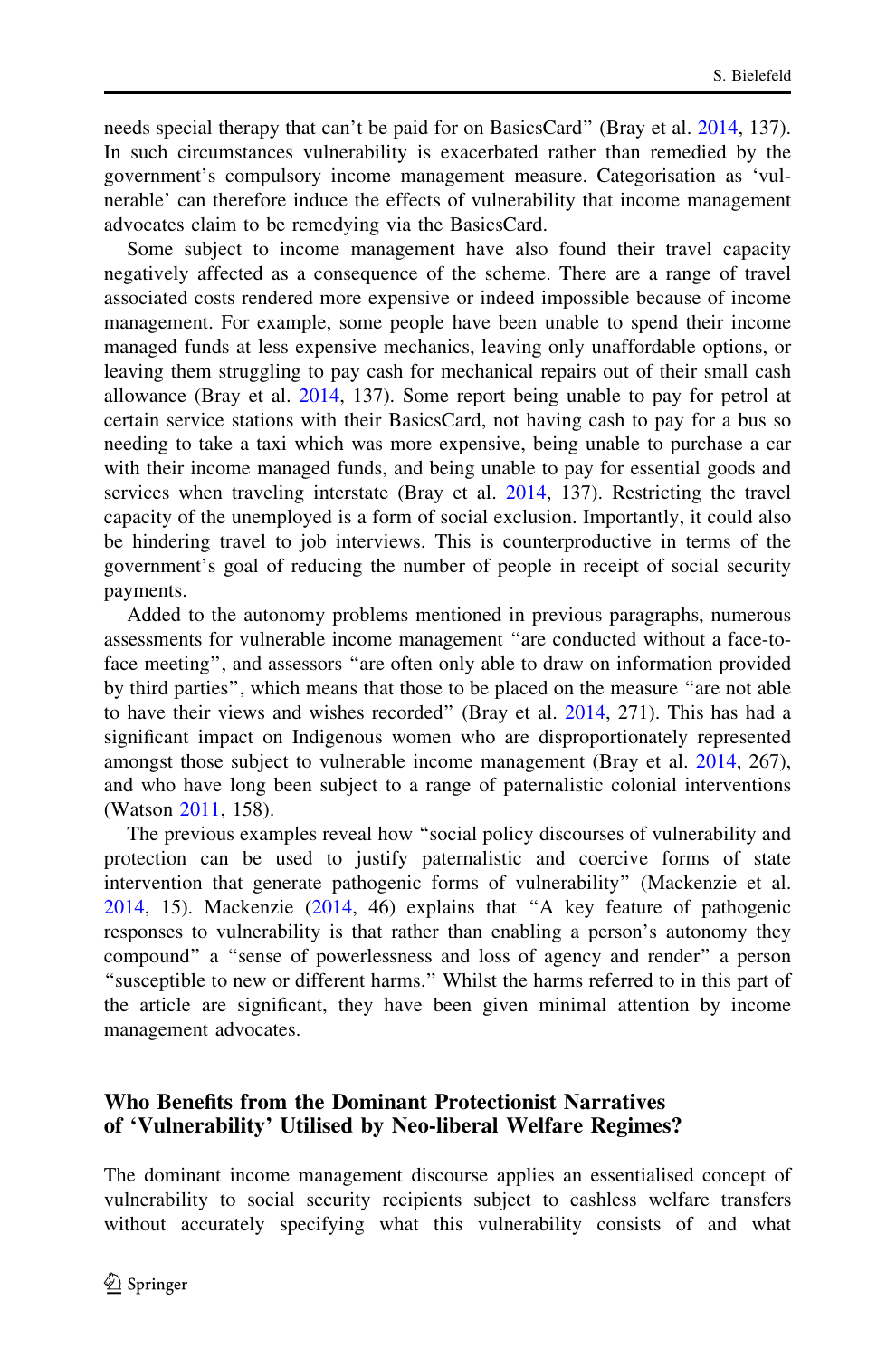reasonable steps might be taken to redress it. This perpetuates injustice. Situational vulnerability that involves a lack of financial resources due to unemployment should not be reductively equated to a substance abuse or gambling problem. Nor should this situational vulnerability be simplistically equated with incapacity to make responsible financial decisions. Wendy Rogers ([2014,](#page-22-0) 70) highlights that although ''poverty is a potential source of vulnerability … whether or not poverty makes this particular person in these circumstances vulnerable (creates a layer of vulnerability) is a matter for investigation rather than assumption.'' Yet in the Australian income management law and policy sphere, across all three waves, vulnerability in the form of budgetary incapacity has often been assumed rather than demonstrated. It is important to question what purpose is served by such assumptions and who benefits from them.

In the May 2015 Budget the Australian government announced that income management would continue for another two fiscal years. They declared: ''Income management helps people manage their welfare payments, encourages socially responsible behaviours and protects vulnerable Australians'' (Australian Govern-ment [2015](#page-20-0)). As the empirical evidence referred to previously makes clear, these comments represent the wishes and aspirations of income management advocates rather than reflecting reality. Yet as Bray [\(2016,](#page-20-0) 36) has aptly noted, "the level of commitment to the program—within both some elements of government and the bureaucracy—has resulted in a process of rejection of ideas contrary to their belief in the program, with this becoming self-perpetuating.'' Hence cashless welfare cards are slated to continue under the 2017–2018 Federal Budget—again portrayed as a necessary measure to protect the 'vulnerable' (Australian Government [2017\)](#page-20-0). 'Vulnerability' was also invoked to rationalise 100% cashless welfare by Andrew Forrest ([2014,](#page-21-0) 103), who asserted that there should be "a cashless welfare card system, not just for vulnerable first Australians but for vulnerable people across Australia.'' For Forrest 'vulnerability' was clearly a conceptual categorisation tool for all welfare recipients who were to be excluded from goods and services requiring cash payments. Collectively, these statements reveal how vulnerability can operate as a slippery concept, something that can be used and abused at will in political and legal discourse whilst undermining the autonomy and dignity of those to whom it is applied. By repeatedly referring to the 'vulnerability' of welfare recipients with cash as a problem in need of a technological solution the government attempts to mask the domination inherent in cashless welfare transfers through the language of support.

However, further scrutiny of this use of vulnerability as a conceptual category is warranted. Indue Ltd was awarded a contract of AUD\$2,870,675.50 for the CDC IT build and a further contract of AUD\$7,939,809 for implementation of the early stages of the trial of the CDC.<sup>22</sup> These sums were part of a reported AUD\$18.9 million allocated to the CDC, costing approximately AUD\$10,000 per participant (Conifer [2017\)](#page-21-0). Indue Ltd's implementation contract has since been increased to

 $\overline{22}$  The reference numbers for these contracts between the Department of Social Services and Indue Ltd are CN3323493-A1 and CN3290604 respectively, published on AusTender [www.tenders.gov.au](http://www.tenders.gov.au). Accessed 27 November 2017.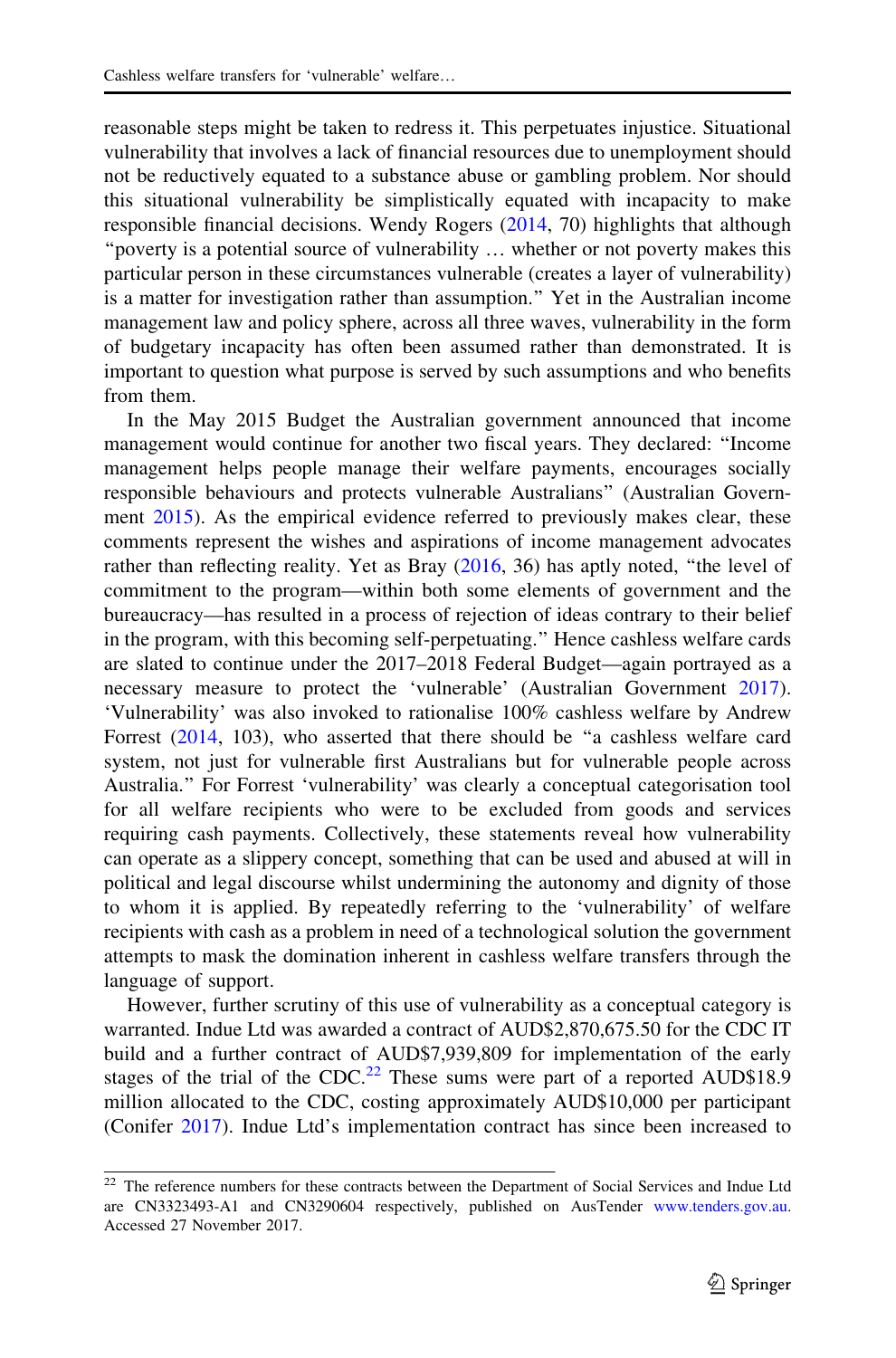AUD\$13,035,581.16.<sup>23</sup> Therefore it must be asked: is 'vulnerability' in this context merely a fig leaf for the privatisation of social security payments? Time will tell. Although Australia has privatised aspects of the social security system, notably with non-government entities administering workfare regimes, payment to one particular company for administering delivery of social security payments is a new phenomenon. This development is consistent with neoliberal governance, which requires that ''if markets do not exist'' in particular areas such as ''social security … then they must be created, by state action if necessary'' (Harvey [2005](#page-21-0), 2). David Harvey explains ([2005,](#page-21-0) 3) that neoliberalism aims:

to bring all human action into the domain of the market. This requires technologies of information creation and capacities to accumulate, store, transfer, analyse, and use massive databases to guide decisions in the global marketplace. Hence neoliberalism's intense interest in and pursuit of information technologies.

The neoliberal technology fetish has become a central aspect of ''entrepreneurial common sense'', which postulates that ''there is a technological fix for each and every problem" (Harvey [2005](#page-21-0), 68). Hence the neoliberal techno-fantasy that a complex problem like poverty can be resolved via the development of smartcards and poverty apps. The Australian Cashless Debit Card has an 'app' that can be downloaded; and the United Kingdom is experimenting with a poverty app using Bitcoin in a trial with welfare recipients (Redman [2016](#page-22-0); Plimmer [2016\)](#page-22-0). The United Kingdom has also recently undertaken a small pilot program for a cashless welfare card for social security recipients they classified as 'vulnerable' (Department of Work & Pensions [2016](#page-21-0), 3, 7). In addition, New Zealand has implemented cashless welfare card transfers for young people, a measure operating along racialised contours in terms of its disproportionate impact on Maori youth (Humpage [2016,](#page-21-0) 10). The solution, according to neoliberals, is to technologise the poor. To the extent to which this neoliberal technology fetish ''takes hold not only within corporations but also within the state apparatus … it produces powerful independent trends of technological change that can become destabilizing, if not counterproductive'' (Harvey [2005,](#page-21-0) 68–69). Empirical evidence demonstrates that such destabilisation and counter-productivity are apparent with the BasicsCard, and similar effects are emerging with the CDC issued by Indue. An early CDC evaluation report indicates that 49% of participants were ''worse off'', finding that the card prevented them from paying for necessary items such as ''bills'' and ''appointments'' and that they lacked access to sufficient cash (Department of Social Services [2017,](#page-21-0) 4, 34). Close to half of the CDC participants have had problems using the card, and power outages have left welfare recipients reliant on the card with less cash available to purchase essentials during blackouts (Department of Social Services [2017](#page-21-0), 42, 36). The report also cited a range of negative social and financial effects for those forced on the CDC (Department of Social Services [2017,](#page-21-0) 164–165). These adverse outcomes are consistent with the production of pathogenic vulnerability.

<sup>23</sup> Reference number CN3323493-A2, published on AusTender [www.tenders.gov.au.](http://www.tenders.gov.au) Accessed 27 November 2017.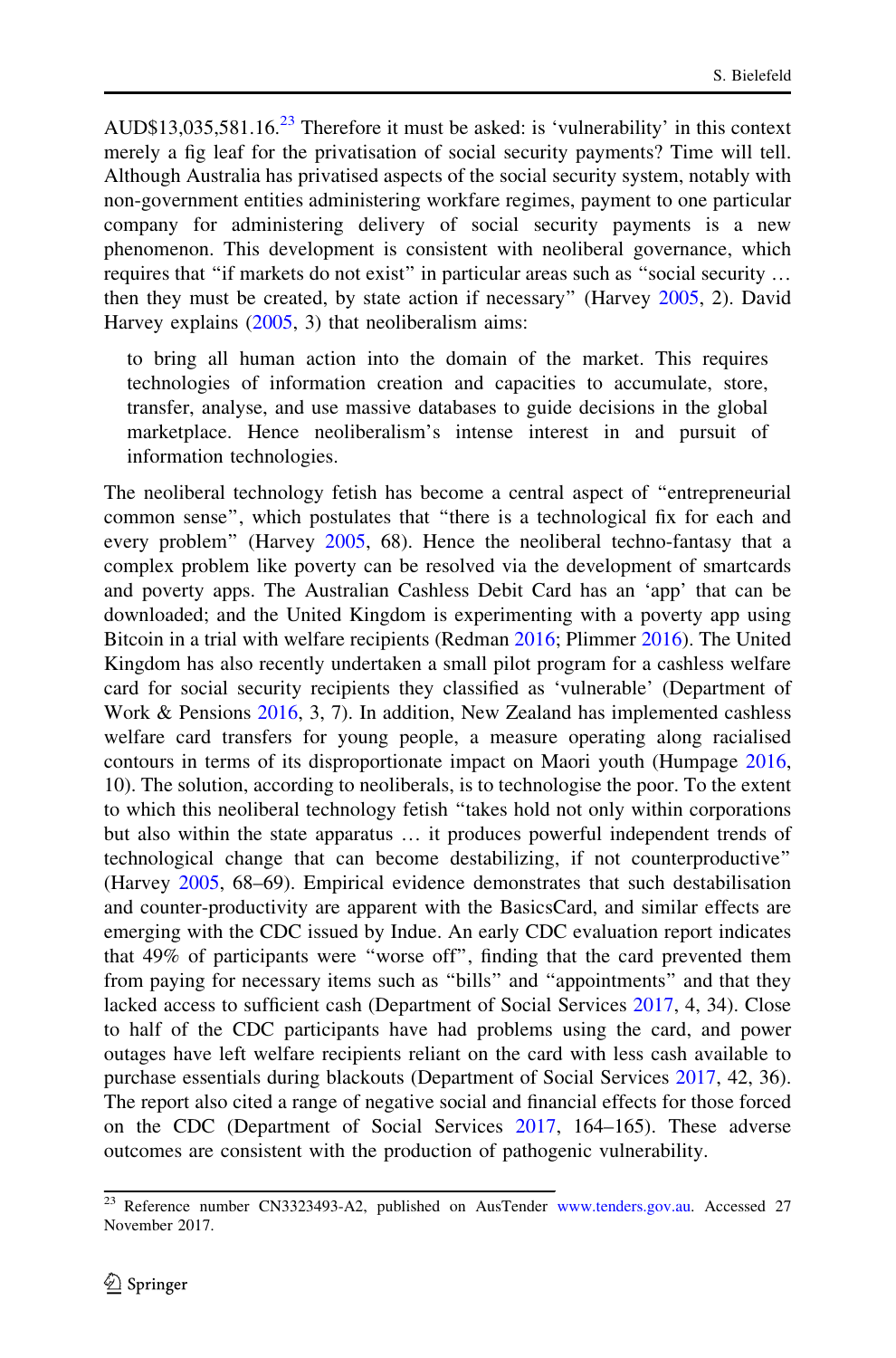That technological surveillance and restrictions on consumer capacity are considered unfair and discriminatory is evident. The evaluation by Bray and colleagues [\(2014](#page-20-0), xxi) revealed that in addition to income management failing to achieve the policy objectives for which it was introduced, ''A substantial group of people subject to income management'' maintained that it ''is unfair, embarrassing and discriminatory.'' When people experience ''exposure to arbitrary and unjustified misrecognition'' (Anderson [2014,](#page-20-0) 145) this can sow seeds of social unrest. For this and the preceding reasons, compulsory income management therefore appears to be a high risk strategy.<sup>24</sup> Nevertheless, the Australian government has stated that the CDC ''will make a vital contribution towards informing potential future arrange-ments for income management" (Commonwealth of Australia [2015](#page-20-0), 3).

We are facing a critical juncture in social security law and policy—where the privatisation of social security payment processes may be facilitated by the veneer of 'vulnerability'. However, as Unger [\(2004](#page-22-0), 279) makes clear:

There are no scripts for particular social roles and ranks until the institutional and imaginative assumptions that define a particular version of social life become secure. Such assumptions cannot in turn become secure unless they provide for their own relative immunity from attack.

Athanasiou [\(2016](#page-20-0): 274) similarly refers to the ''performative vulnerability … of dominant norms and discourses'', highlighting that these offer ''a site for disrupting the historically sedimented power effects of such norms.'' Therein lies hope, for as this article shows, the government discourse on vulnerability is susceptible to charges of essentialism, inappropriately imposing ''ascribed global vulnerability'' in terms of budgetary capacity (Scully [2014](#page-22-0), 209) and bringing about "*pathogenic* vulnerability'' (MacKenzie [2014](#page-21-0), 39) for many of the welfare recipients it purports to assist. For many, poverty's yoke will weigh more heavily as a consequence of the disparaging universally applied 'vulnerability' epithet. Yet fiscal vulnerability due to market failure to provide paid employment should not be reframed as individual failure to budget responsibly in order to rationalise more poverty profiteers. For as Butler ([2016:](#page-20-0) 21) highlights, in reality all people are ''vulnerable to decimated or disappearing infrastructures, economic supports, and predictable and well compensated labor.'' The political risk in growing the coercive income management industry may well be a legitimacy crisis that is costly to remedy for current and future generations.

Cashless welfare transfers can be understood as further disapproval directed at ''those subjects whose temporalities cannot be profitably subsumed to the global time of capitalism" (Russell West-Pavlov [2013,](#page-22-0) 28). Thus they are subject to

<sup>&</sup>lt;sup>24</sup> Whether compulsory income management is a type of risk-based regulation is a matter for further study. Fiona Haines ([2011](#page-21-0), 1) explains that regulation often has ''the goal of avoiding, or at least reducing, the risk of future harm.'' Political discourse accompanying the cashless welfare legislation represents welfare recipients as highly risky subjects who need intensive regulation, as people especially vulnerable to making bad financial decisions. However, as Kathryn Henne ([2015,](#page-21-0) 9) observes, ''a society marked by heightened awareness of risk … can actually yield a perpetual preoccupation that seeks and manufactures more risk in an effort to control it.'' This is apparent in the evolution of various compulsory income management programs.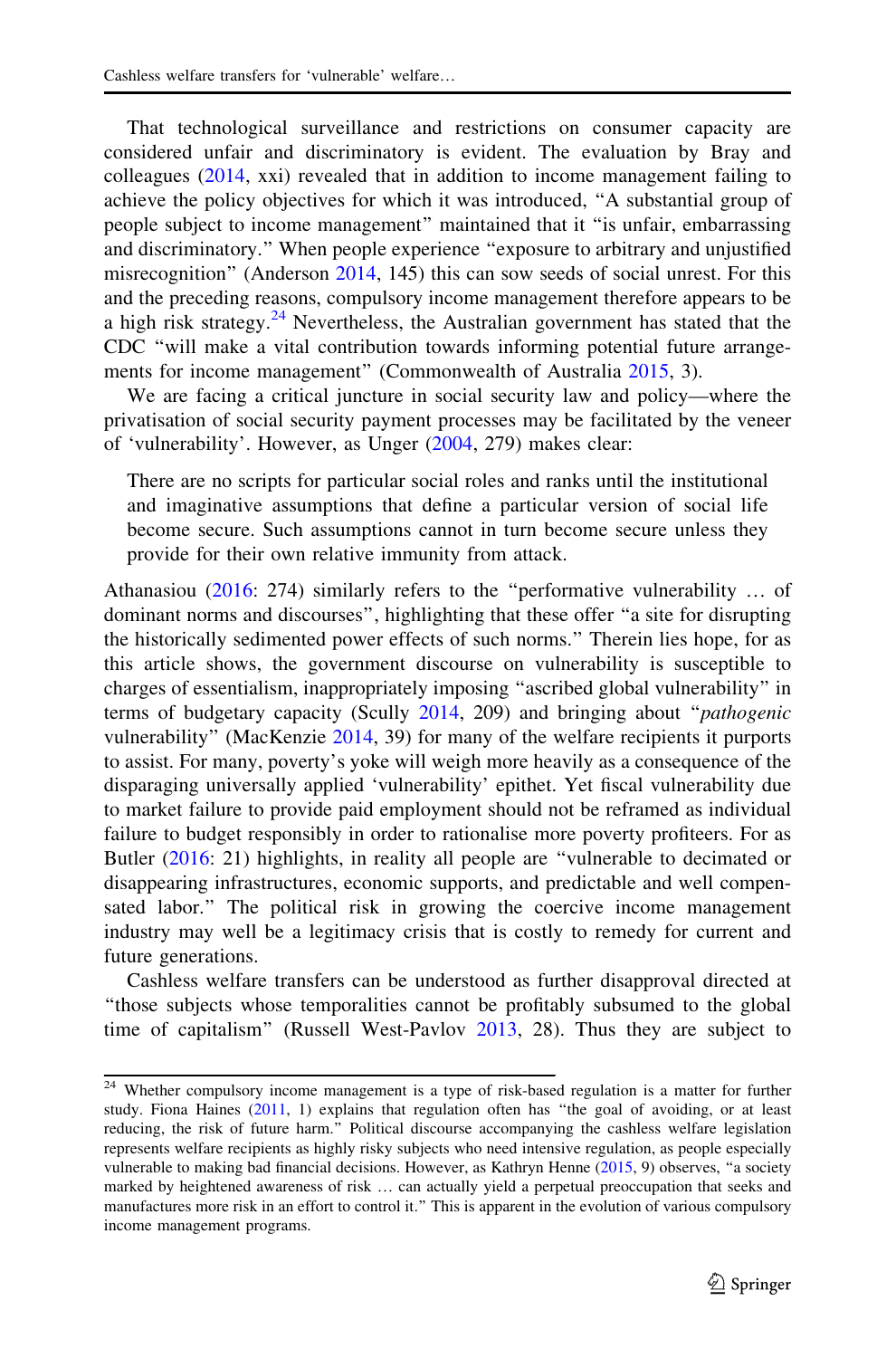''institutionalized suspicion'' which results in intensive regulation (Henne [2015,](#page-21-0) 43). According to advocates of the BasicsCard and the Cashless Debit Card, welfare recipients have poor purchasing patterns and are incapable of self-regulation (Forrest [2014](#page-21-0), 103). Technological intervention is presumed to be capable of taming their allegedly deviant dispositions. Technologising the poor will also supposedly bring them up to date with neoliberal expectations and make them fit for the future. However, as Russell West-Pavlov ([2013,](#page-22-0) 3) notes, "Time' is a term ... riddled with issues of power and hegemony''. Less acknowledged is the reality that data mining would provide plentiful profits for those tasked with trawling through personal data of welfare recipients searching for some peccadillo to penalise. Part of the Forrest Review (2014, 107) vision was to ''use existing data mining technology to monitor use of the card to detect any unusual sales or purchases'' and then impose penalties for rule infractions.

As Australia embarks upon this techno trend of increased panoptic oversight of the poor through compulsory forms of income management, those subject to it experience pilloried 'in kind' support. They can compare their current experience with one of less stigmatised social security payments in the very recent past<sup>25</sup>; a time when they were not singled out as welfare recipients during consumer transactions by having to use a restrictive card peddled by paternalists as necessary to deal with substance abuse. This has contributed to social exclusion for numerous people subject to income management (Bray et al. [2012,](#page-20-0) 93–94; Bray et al. [2014,](#page-20-0) 136–137, 206). Despite this, cash is clearly seen by some people in power as yesteryears currency, whilst newer forms such as smartcards are seen as representing the 'newer is better' philosophy. Cashless welfare transfers portray the poor as principally in need of an attitude adjustment—that of ''responsibilization'' and adaptation to neoliberal governance (Brown [2015](#page-20-0), 132–133; Foucault [2008,](#page-21-0) 145). In the face of these new developments, it seems appropriate to inquire what would a feminist ethics of vulnerability require? Clearly it requires the state to foster institutions that redress rather than exacerbate social inequality; it requires structures that do not further relations of domination by unduly diminishing the autonomy of social security recipients (Fineman [2008,](#page-21-0) 20; Nedelsky [1989](#page-22-0), 25). Mackenzie ([2014,](#page-21-0) 33) explains that:

An adequate ethics of vulnerability must give central place to the obligation not just to respect but also to foster autonomy. Otherwise discourses of vulnerability and protection may open the door to objectionably paternalistic and coercive forms of intervention.

She points out that conceptualisations of vulnerability ''often function to compound rather than ameliorate the vulnerability of the persons or groups they are designed to assist'' (Mackenzie [2014,](#page-21-0) 34). This is precisely how coercive income management operates for numerous people subject to its strictures. As a new wave of paternalistic interventions is underway those categorised as 'vulnerable' risk further

<sup>&</sup>lt;sup>25</sup> Welfare recipients now subject to various forms of compulsory income management also experience diminished rights vis-à-vis previous generations who could access cash payments. There is an element of intergenerational inequity in this situation—and an ethical approach to poverty governance requires that people ''inherit suitable conditions for living decent lives'' (Thompson [2014](#page-22-0), 170).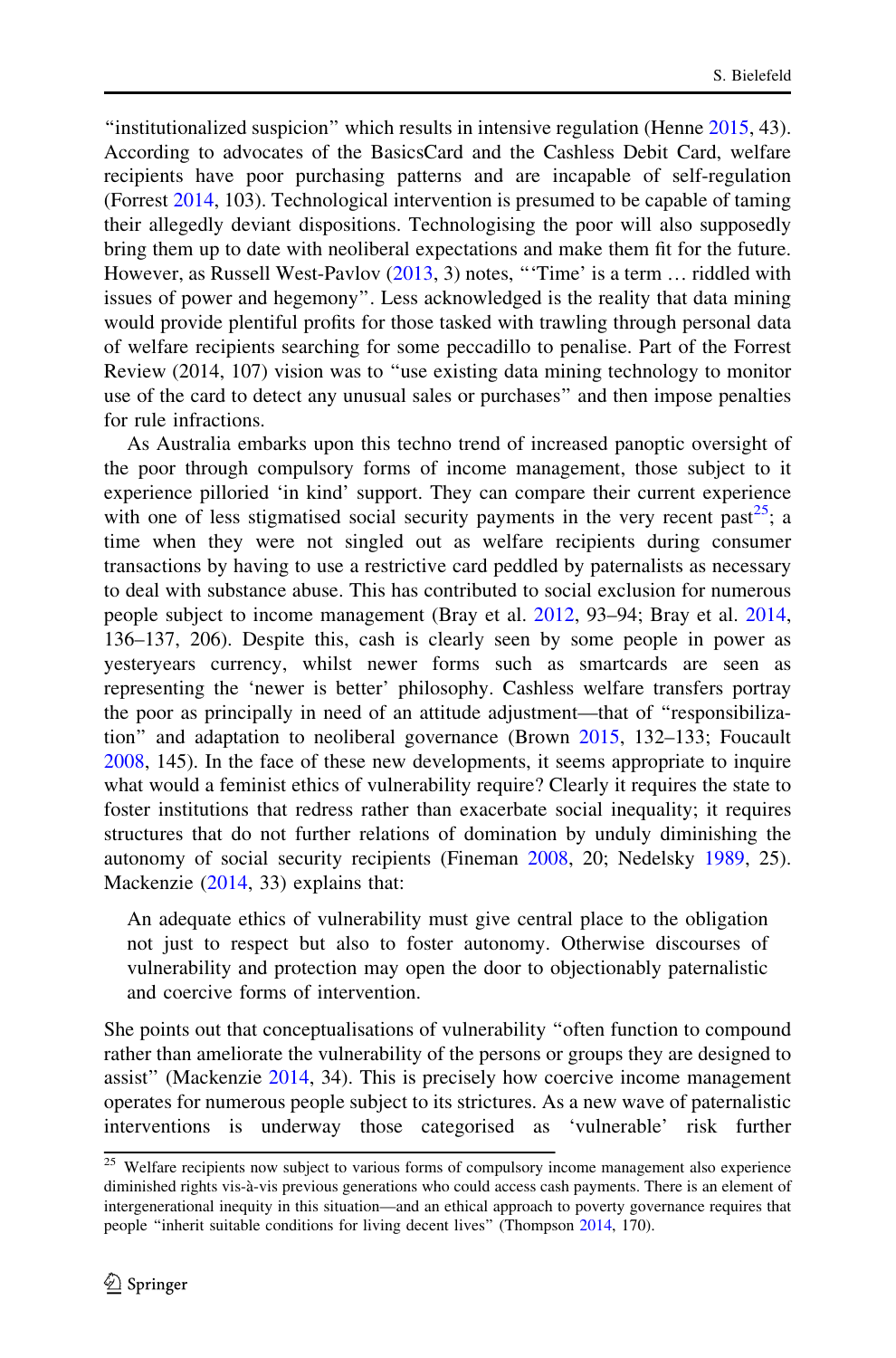marginalisation as they are increasingly excluded from the realm of money, exposed to consumer disadvantage, subject to stigma, and in many instances experience deeper poverty. An ethical approach to vulnerability ''requires people to respond to the needs of others'' (Thompson [2014](#page-22-0), 171). Interpreting need in the social security domain is increasingly contested terrain. As this paper shows, there is a ''politics of need interpretation'' (Fraser [2013](#page-21-0), 55) at work where political elites mandate new modes of curtailed consumption for the poor—allegedly to redress 'vulnerability'. Yet it is doubtful that technologising the poor with compulsory income management schemes will actually alleviate or redress any of the problems asserted by its proponents. Instead it seems to impose what Athanasiou ([2016:](#page-20-0) 271) refers to as ''economic regulatory violence.'' For instance, the CDC involves a network of regulatory actors—government, Indue Ltd and the community panels to whom welfare recipients must submit detailed personal information about their lives if they want a reduction in the restricted portion of their income managed funds.  $26$ Information about individual welfare recipients can also be shared between these parties.<sup>27</sup> These regulatory actors work together to construct CDC holders as inferiorized subjects. The purchases of CDC holders are also closely monitored by merchants whose regulatory role is to ensure that no prohibited expenditure items are purchased with the card. Many CDC holders find these processes shameful and are opposed to cashless welfare transfers (Davey [2017\)](#page-21-0). There is violence in the unjust slur on the character and capacity of welfare recipients forced to use the CDC and in the arrangements by which they are disentitled to any semblance of a private life simply because they are in receipt of public money. To suggest that this is warranted because it is taxpayer's money (Turnbull in McCulloch [2017](#page-22-0)) is a weak argument, after all, the same scrutiny is not applied to the substantial sums directed towards corporate welfare beneficiaries (Bielefeld [2014a](#page-20-0), 718).

### Conclusion

'Vulnerability' has been theorised as a concept with potential to secure more equitable state programs and institutional responses (Fineman [2008,](#page-21-0) 8). However, the capacity of the concept of 'vulnerability' to live up to this promise may well depend on the context in which it is used and the degree of precision with which the concept is elaborated. As this article demonstrates, in the context of cashless welfare transfers 'vulnerability' has been deployed as a key rationalisation for intensive regulation. Income management advocates have transformed the need for social security payments into a new form of essentialism—universally ascribed vulnerability in terms of budgetary capacity. Those in receipt of state income support are portrayed as problematic, ill-adapted to the times in which we live. Their poverty is seen as untimely in the neoliberal epoch embodying a ''race to riches'' (Brown

<sup>&</sup>lt;sup>26</sup> Social Security Legislation Amendment (Debit Card Trial) Act 2015 (Cth) s 124PK.

 $27$  Social Security Legislation Amendment (Debit Card Trial) Act 2015 (Cth) s 124PN and s 124PO. The legislation contains no procedures to ensure that affected welfare recipients have access to the information about them that is to be gathered, stored, monitored and shared.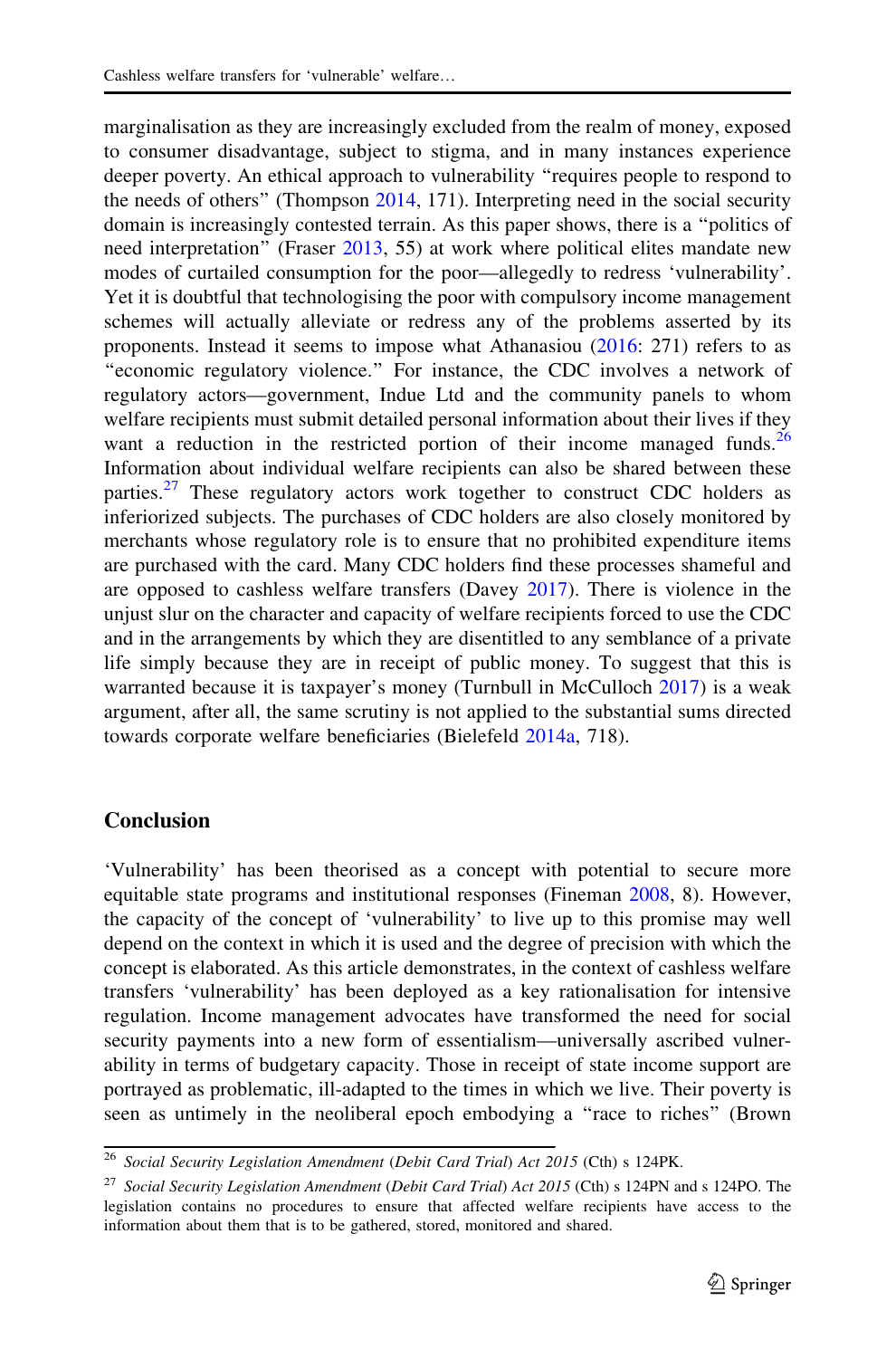[2015,](#page-20-0) 24). Whilst the need for financial support might be seen as a type of situational vulnerability in a neoliberal oriented political and institutional climate that advocates self-interested entrepreneurialism, it by no means follows that this particular vulnerability should be extrapolated across every other sphere of a person's life. The danger in doing so is that people so categorised will be adversely affected in terms of their agency, autonomy and capacity (Butler [2016](#page-20-0), 22; Mackenzie [2014,](#page-21-0) 40). This runs counter to an ethical approach to vulnerability (Mackenzie [2014,](#page-21-0) 33). Need for financial support should not be reductively equated to a substance abuse or purchasing problem that can only be kept in check via technological panopticonism. Such a tendentious reading of poverty merely fosters neoliberal governmentality (Foucault [2008](#page-21-0), 145).

Cashless welfare card techno-developments are a way to bring past power imbalances into the present, past stigmatizing attitudes towards the poor only warranting 'in kind' relief into the present; but simultaneously to declare that all this is the way of the future, a way of ensuring that social security systems are not behind the times. Paradox prevails in such representations of temporality. Timeliness ends up being equated with embrace of technology and welfare recipients' access to cash itself is posited as a problem to be overcome by entrepreneurial interests. Therefore new industries are born and poverty profiteers flourish whilst the poverty of those in need continues, not only unabated but in many instances exacerbated by the new systems purporting to be beneficial measures to aid the vulnerable. The past and the present therefore interact in such a way to bring about a prescriptive program as to how the future should be envisioned—one with multiple regulatory strategies of disentitlement, discipline and coercion for the poor.

Whether government income support recipients will learn to ride the ''turbulent waves of innovation'' (Russell West-Pavlov [2013](#page-22-0), 180) required by the neoliberal technology trend of cashless welfare transfers seems dubious. As the poor are subject to suffocating surveillance paternalist industries are set to profit from the network of prohibitions and responsibilities foisted upon those in need of social security payments. Those who have orchestrated new surveillance architecture to monitor every moment of the poor<sup>28</sup> have asserted that it is to address their vulnerability. Yet questions linger as to who really benefits from these new arrangements. Instead it seems that the age old pattern of domination and subordination is reinscribed, this time with new technological tools, and as always, the poor pay with their suffering the price of the political elites' sense of superiority.

Acknowledgements My sincere thanks to Dr Kate Henne, Dr Marina Nehme, the editors, and the three anonymous reviewers for their helpful feedback on an earlier draft; and to the School of Regulation and Global Governance (RegNet) at the Australian National University (ANU) who supported this research as part of a body of work on regulation, welfare conditionality, and Indigenous peoples undertaken as the Braithwaite Research Fellow. Thanks are also expressed for support via an ANU Early Career Researcher (ECR) Travel Grant and an ANU College of Asia and the Pacific ECR Research Development Award.

<sup>&</sup>lt;sup>28</sup> For many, income management is combined with the time and labour discipline of workfare under the Community Development Program: Media Release from the Gurindji [2015](#page-22-0), 104–105; Leemans [2015](#page-21-0), 160–161.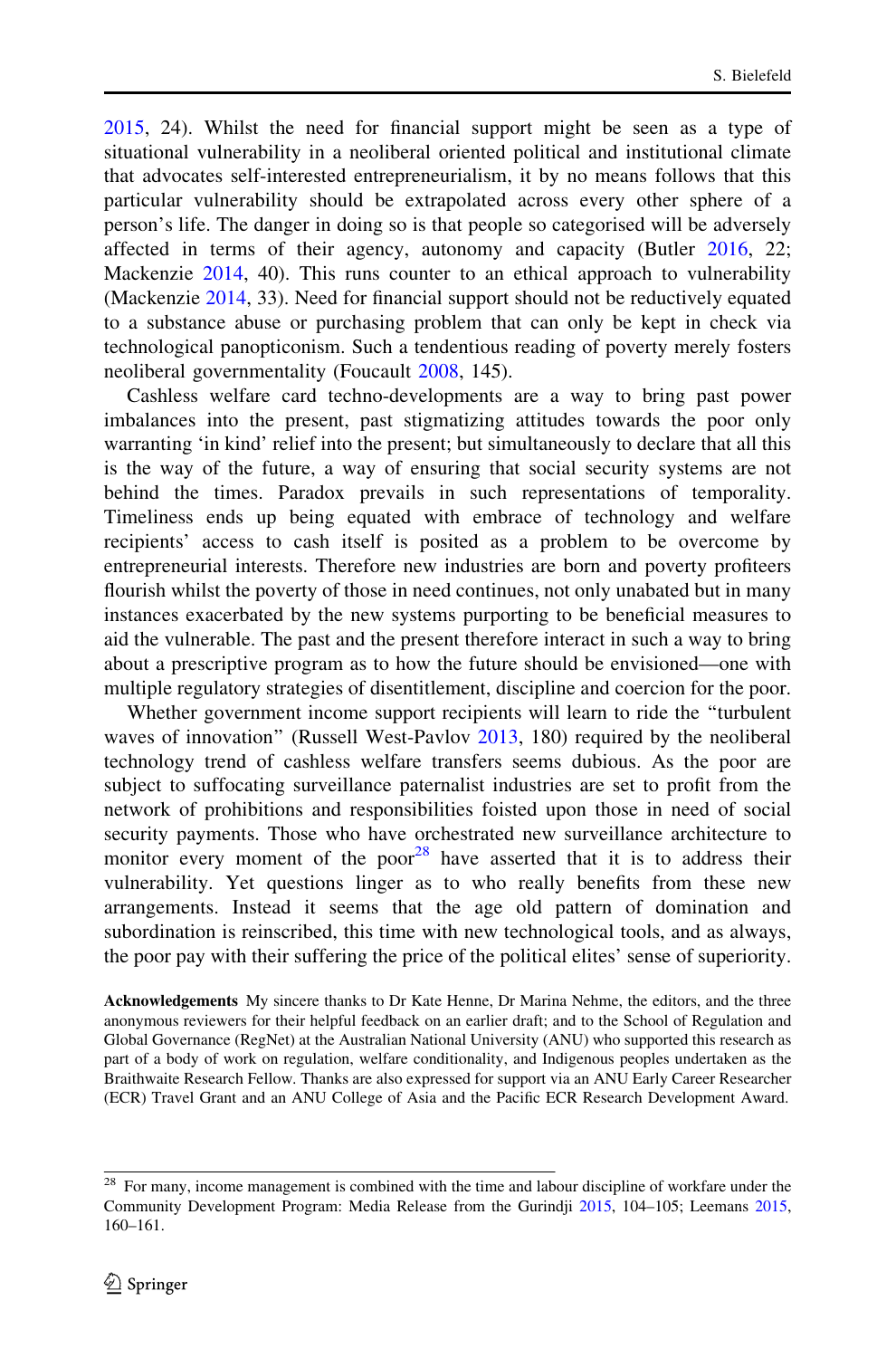#### <span id="page-20-0"></span>**References**

- Aboriginal and Torres Strait Islander Social Justice Commissioner. 2016. Social Justice and Native Title Report 2016. Sydney: Australian Human Rights Commission.
- Anderson, Joel. 2014. Autonomy and Vulnerability Entwined. In Vulnerability: New Essays in Ethics and Feminist Philosophy, ed. Catriona Mackenzie, Wendy Rogers, and Susan Dodds, 134–161. Oxford & New York: Oxford University Press.
- Athanasiou, Athena. 2016. Nonsovereign Agonism (or, Beyond Affirmation versus Vulnerability). In Vulnerability in Resistance, ed. Judith Butler, Zeynep Gambetti, and Leticia Sabsay, 256–277. Durham & London: Duke University Press.
- Australian Government. 2015. Budget 2015: Welfare Integrity Measures. [http://www.budget.gov.au/](http://www.budget.gov.au/2015-16/content/glossy/tax/html/tax-12.htm) [2015-16/content/glossy/tax/html/tax-12.htm.](http://www.budget.gov.au/2015-16/content/glossy/tax/html/tax-12.htm) Accessed 8 Dec 2016.
- Australian Government. 2017. Budget Overview. [http://budget.gov.au/2017-18/content/glossies/](http://budget.gov.au/2017-18/content/glossies/overview/html/overview-21.htm) [overview/html/overview-21.htm](http://budget.gov.au/2017-18/content/glossies/overview/html/overview-21.htm). Accessed 12 May 2017.
- Australian Indigenous Doctors' Association and Centre for Health Equity Training Research and Evaluation. 2010. Health Impact Assessment of the Northern Territory Emergency Response. Sydney: University of New South Wales.
- Australian Institute of Health and Welfare. 2017. National Drug Strategy Household Survey 2016: Detailed Findings, Drug Statistics series no. 31. Cat. no. PHE 214. Canberra: Australian Institute of Health and Welfare.
- Australian Law Reform Commission. 2011. Family Violence and Commonwealth Laws—Improving Legal Frameworks: Final Report. Sydney: Australian Law Reform Commission.
- Bentham, Jeremy. 1995. The Panopticon Writings. London & New York: Verso.
- Bielefeld, Shelley. 2012. Compulsory Income Management and Indigenous Australians—Delivering Social Justice or Furthering Colonial Domination? University of New South Wales Law Journal 35 (2): 522–562.
- Bielefeld, Shelley. 2014a. Compulsory Income Management—Exploring Counter Narratives amidst Colonial Constructions of Vulnerability. Sydney Law Review 36 (4): 695–726.
- Bielefeld, Shelley. 2014b. Income Management and Indigenous Peoples—Nudged into a Stronger Future? Griffith Law Review 23 (2): 285–317.
- Bielefeld, Shelley. 2016. Income Management and Indigenous Women—A New Chapter of Patriarchal Colonial Governance? University of New South Wales Law Journal 39 (2): 843–878.
- Bray, J.Rob, Matthew Gray, Kelly Hand, Bruce Bradbury, Christine Eastman, and Ilan Katz. 2012. Evaluating New Income Management in the Northern Territory: First Evaluation Report. Sydney: Social Policy Research Centre, University of New South Wales.
- Bray, J.Rob, Matthew Gray, Kelly Hand, and Ilan Katz. 2014. Evaluating New Income Management in the Northern Territory: Final Evaluation Report. Sydney: Social Policy Research Centre, University of New South Wales.
- Bray, J Rob. 2016. Income Management Evaluations: What Do We Now Know? Placing the Findings of the Evaluation of New Income Management in the Northern Territory in Context. Working Paper No. 111. Canberra: Centre for Aboriginal Economic Policy Development, The Australian National University.

Brown, Wendy. 2015. Undoing the Demos: Neoliberalism's Stealth Revolution. New York: Zone Books. Butler, Judith. 2016. Rethinking Vulnerability and Resistance. In Vulnerability in Resistance, ed. Judith

- Butler, Zeynep Gambetti, and Leticia Sabsay, 12–27. Durham & London: Duke University Press.
- Butler, Judith, Zeynep Gambetti, and Leticia Sabsay. 2016. Introduction. In Vulnerability in Resistance, ed. Judith Butler, Zeynep Gambetti, and Leticia Sabsay, 1–11. Durham & London: Duke University Press.
- Committee on the Elimination of Racial Discrimination. 2010. Consideration of reports submitted by States parties under article 9 of the convention: Concluding observations of the Committee on the Elimination of Racial Discrimination, Seventy-seventh session.
- Commonwealth of Australia. 2007. Parliamentary Debates, House of Representatives, 7 August (Malcolm Brough).
- Commonwealth of Australia. 2009. Parliamentary Debates, House of Representatives, 25 November (Jennifer Macklin).
- Commonwealth of Australia. 2015. Parliamentary Debates, House of Representatives, 19 August (Alan Tudge).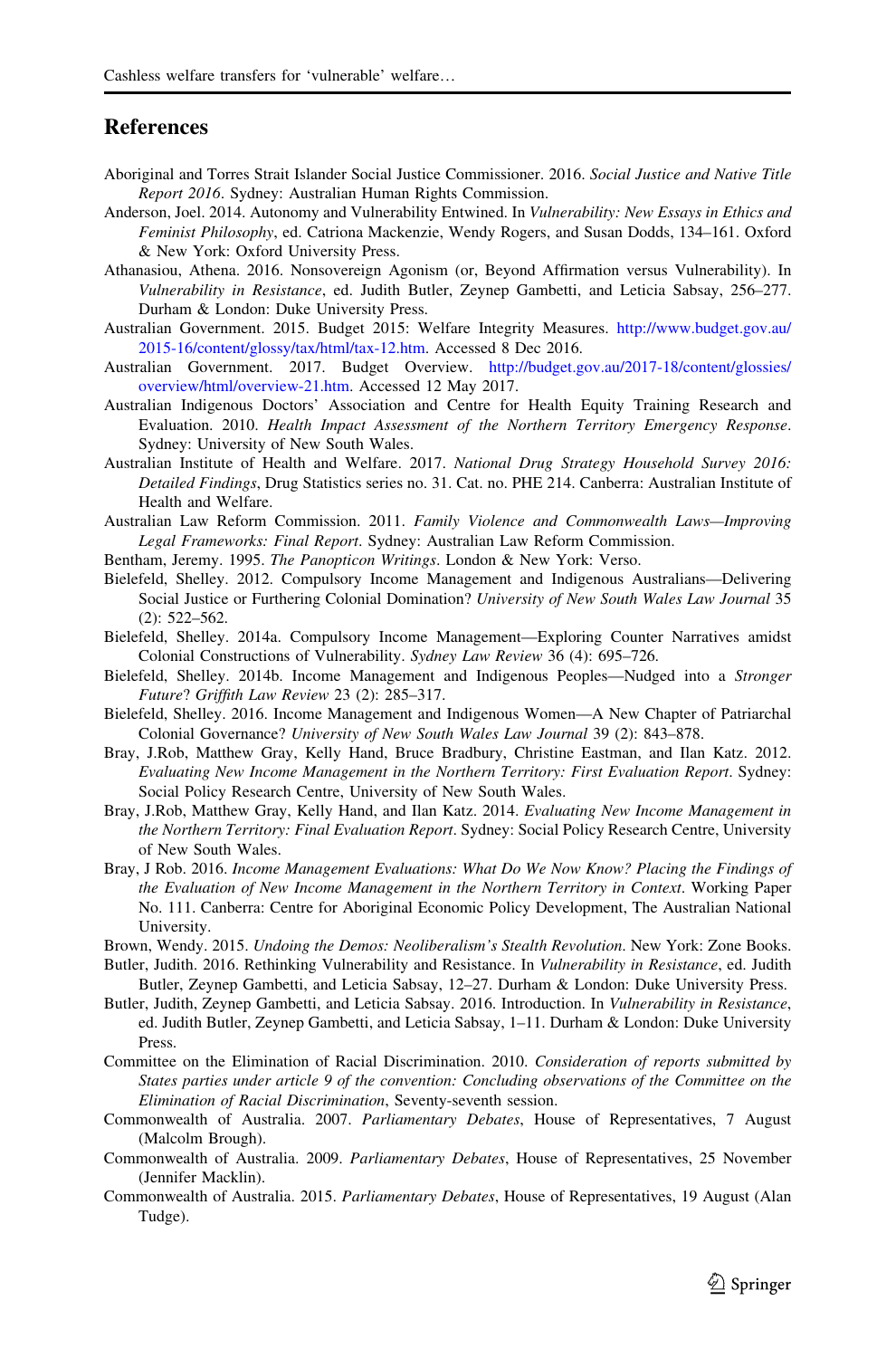- <span id="page-21-0"></span>Commonwealth Ombudsman. 2013. Ombudsman 2012–2013 Annual Report. Sydney: Commonwealth Ombudsman.
- Conifer, Dan. 2017. Centrelink cashless welfare card trial costing taxpayers \$10,000 per participant. Australian Broadcasting Corporation Radio, 2 May. [http://www.abc.net.au/news/2017-05-02/](http://www.abc.net.au/news/2017-05-02/cashless-welfare-trial-costing-taxpayers-%2410k-per-participant/8488268) [cashless-welfare-trial-costing-taxpayers-\\$10k-per-participant/8488268](http://www.abc.net.au/news/2017-05-02/cashless-welfare-trial-costing-taxpayers-%2410k-per-participant/8488268). Accessed 10 May 2017.
- Davey, Melissa. 2017. 'Ration days again': cashless welfare card ignites shame, *The Guardian*, 9 January. [https://www.theguardian.com/australia-news/2017/jan/09/ration-days-again-cashless-welfare-card](https://www.theguardian.com/australia-news/2017/jan/09/ration-days-again-cashless-welfare-card-ignites-shame)[ignites-shame](https://www.theguardian.com/australia-news/2017/jan/09/ration-days-again-cashless-welfare-card-ignites-shame). Accessed 14 May 2017.
- Department of Social Services. 2016a. Cashless Debit Card Trial—Overview. [https://www.dss.gov.au/](https://www.dss.gov.au/families-and-children/programmes-services/welfare-conditionality/cashless-debit-card-trial-overview) [families-and-children/programmes-services/welfare-conditionality/cashless-debit-card-trial](https://www.dss.gov.au/families-and-children/programmes-services/welfare-conditionality/cashless-debit-card-trial-overview)[overview.](https://www.dss.gov.au/families-and-children/programmes-services/welfare-conditionality/cashless-debit-card-trial-overview) Accessed 27 Nov 2017.
- Department of Social Services. 2017. Cashless Debit Card Trial Evaluation: Wave 1 Interim Evaluation Report. Canberra: Orima Research.
- Department of Social Services. 2016b. Income Management Summary Data (25 March 2016). [https://](https://www.data.gov.au/dataset/income-management-summary-data/resource/d8057299-a231-47b0-ac37-0cb92b572227) [www.data.gov.au/dataset/income-management-summary-data/resource/d8057299-a231-47b0-ac37-](https://www.data.gov.au/dataset/income-management-summary-data/resource/d8057299-a231-47b0-ac37-0cb92b572227) [0cb92b572227](https://www.data.gov.au/dataset/income-management-summary-data/resource/d8057299-a231-47b0-ac37-0cb92b572227). Accessed 8 Dec 2016.
- Department of Social Services. 2016c. Cashless Debit Card and Income Management Summary. 31 August. [https://www.data.gov.au/dataset/income-management-summary-data/resource/7cc01938-](https://www.data.gov.au/dataset/income-management-summary-data/resource/7cc01938-81b4-43bc-b96a-bf697cda190f) [81b4-43bc-b96a-bf697cda190f](https://www.data.gov.au/dataset/income-management-summary-data/resource/7cc01938-81b4-43bc-b96a-bf697cda190f). Accessed 8 Dec 2016.
- Department of Social Services. 2015. Place-Based Income Management. 28 October. [https://www.dss.](https://www.dss.gov.au/our-responsibilities/families-and-children/programs-services/place-based-income-management) [gov.au/our-responsibilities/families-and-children/programs-services/place-based-income](https://www.dss.gov.au/our-responsibilities/families-and-children/programs-services/place-based-income-management)[management.](https://www.dss.gov.au/our-responsibilities/families-and-children/programs-services/place-based-income-management) Accessed 10 May 2017.
- Department of Work & Pensions. 2016. Evaluation of the prepaid card live test. Research Report No 926. The Centre for Regional Economic and Social Research at Sheffield Hallam University and the Department for Work and Pensions.
- Equality Rights Alliance. 2011. Women's Experience of Income Management in the Northern Territory. [http://www.equalityrightsalliance.org.au/projects/womens-experience-income-management](http://www.equalityrightsalliance.org.au/projects/womens-experience-income-management-northern-territory)[northern-territory.](http://www.equalityrightsalliance.org.au/projects/womens-experience-income-management-northern-territory) Accessed 12 Dec 2016.
- Explanatory Memorandum, Social Security Legislation Amendment Bill 2011 (Cth).
- Fineman, Martha. 2008. The Vulnerable Subject: Anchoring Equality in the Human Condition. Yale Journal of Law and Feminism 20 (1): 1–23.
- Fineman, Martha. 2010–2011. The Vulnerable Subject and the Responsive State. *Emory Law Journal* 60: 251–275.
- Fraser, Nancy. 2013. Fortunes of Feminism: From State-Managed Capitalism to Neoliberal Crisis. London & New York: Verso.
- Forrest, Andrew. 2014. The Forrest Review. Canberra: Commonwealth of Australia.
- Foucault, Michel. 2008. The Birth of Biopolitics: Lectures at the College De France 1978–1979. New York: Palgrave Macmillan.
- Haines, Fiona. 2011. The Paradox of Regulation: What Regulation Can Achieve and What it Cannot. Cheltenham & Northampton: Edward Elgar.
- Harvey, David. 2005. A Brief History of Neoliberalism. Oxford & New York: Oxford University Press.
- Henne, Kathryn. 2015. Testing for Athlete Citizenship: Regulating Doping and Sex in Sport. New Brunswick, New Jersey & London: Rutgers University Press.
- Humpage, Louise. 2016. Income Management in New Zealand and Australia: Differently Framed but Similarly Problematic for Indigenous Peoples. Critical Social Policy 36 (4): 1–21.
- International Convention on the Elimination of All Forms of Racial Discrimination. Opened for signature 21 December 1965, 660 United Nations Treaty Series 195 (entered into force 4 January 1969).
- Lattas, Andrew, and Barry Morris. 2010. The Politics of Suffering and the Politics of Anthropology. In Culture Crisis: Anthropology and Politics in Aboriginal Australia, ed. Jon Altman, and Melinda Hinkson, 61–87. Sydney: University of New South Wales Press.
- Leemans, John. 2015. Stronger Futures. In The Intervention: An Anthology, ed. Rosie Scott, and Anita Heiss, 160–161. Melbourne: Concerned Australians.
- Lindsey, Jaime. 2016. Developing Vulnerability: A Situational Response to the Abuse of Women with Mental Disabilities. Feminist Legal Studies 24: 295–314.
- Mackenzie, Catriona. 2014. The Importance of Relational Autonomy and Capabilities for an Ethics of Vulnerability. In Vulnerability: New Essays in Ethics and Feminist Philosophy, ed. Catriona Mackenzie, Wendy Rogers, and Susan Dodds, 33–59. Oxford & New York: Oxford University Press.